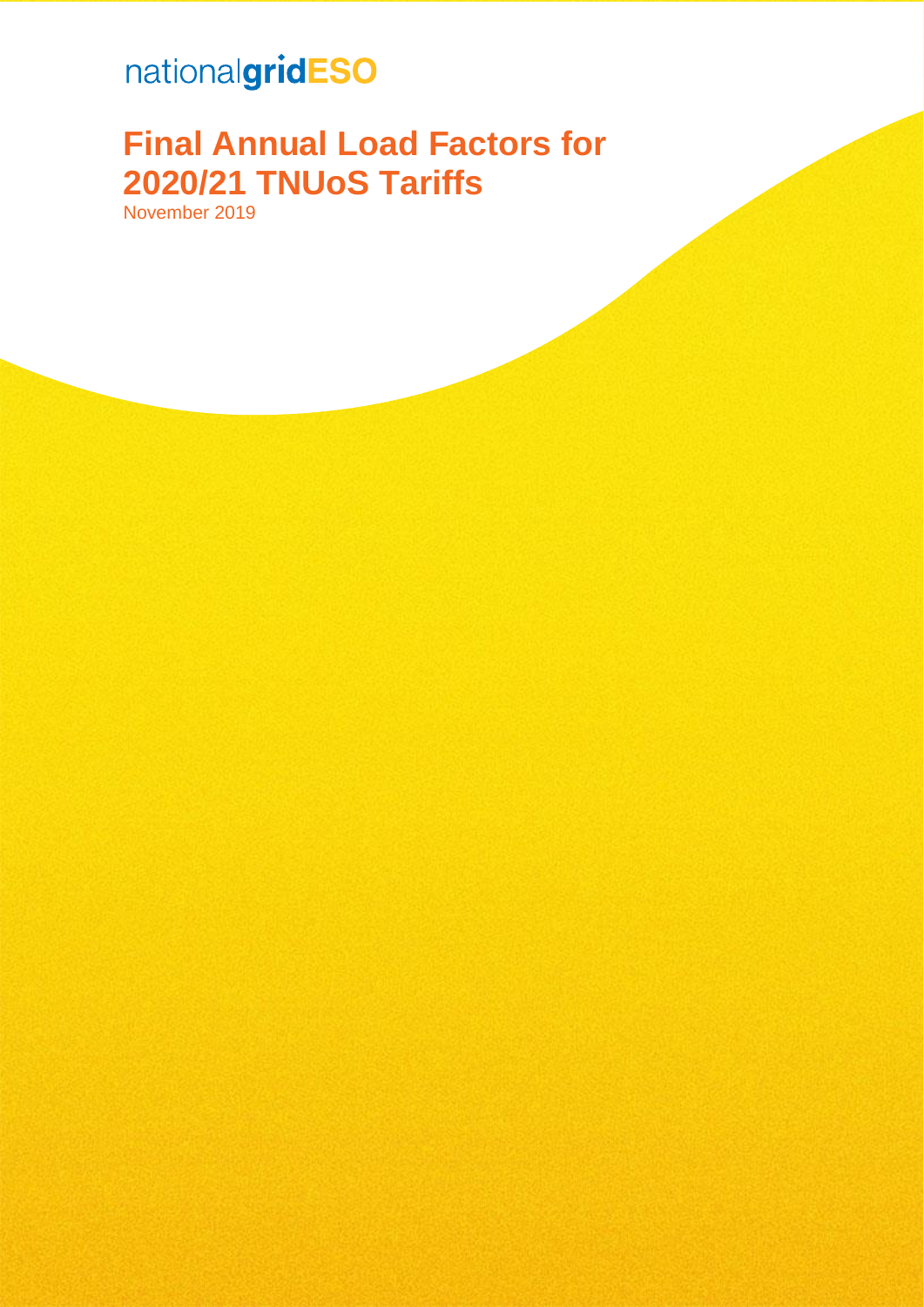## **Contents**

| Summary of Annual Load Factors for the 2020/21 charging year  2 |  |
|-----------------------------------------------------------------|--|
|                                                                 |  |
|                                                                 |  |
|                                                                 |  |
|                                                                 |  |
|                                                                 |  |
|                                                                 |  |
|                                                                 |  |
|                                                                 |  |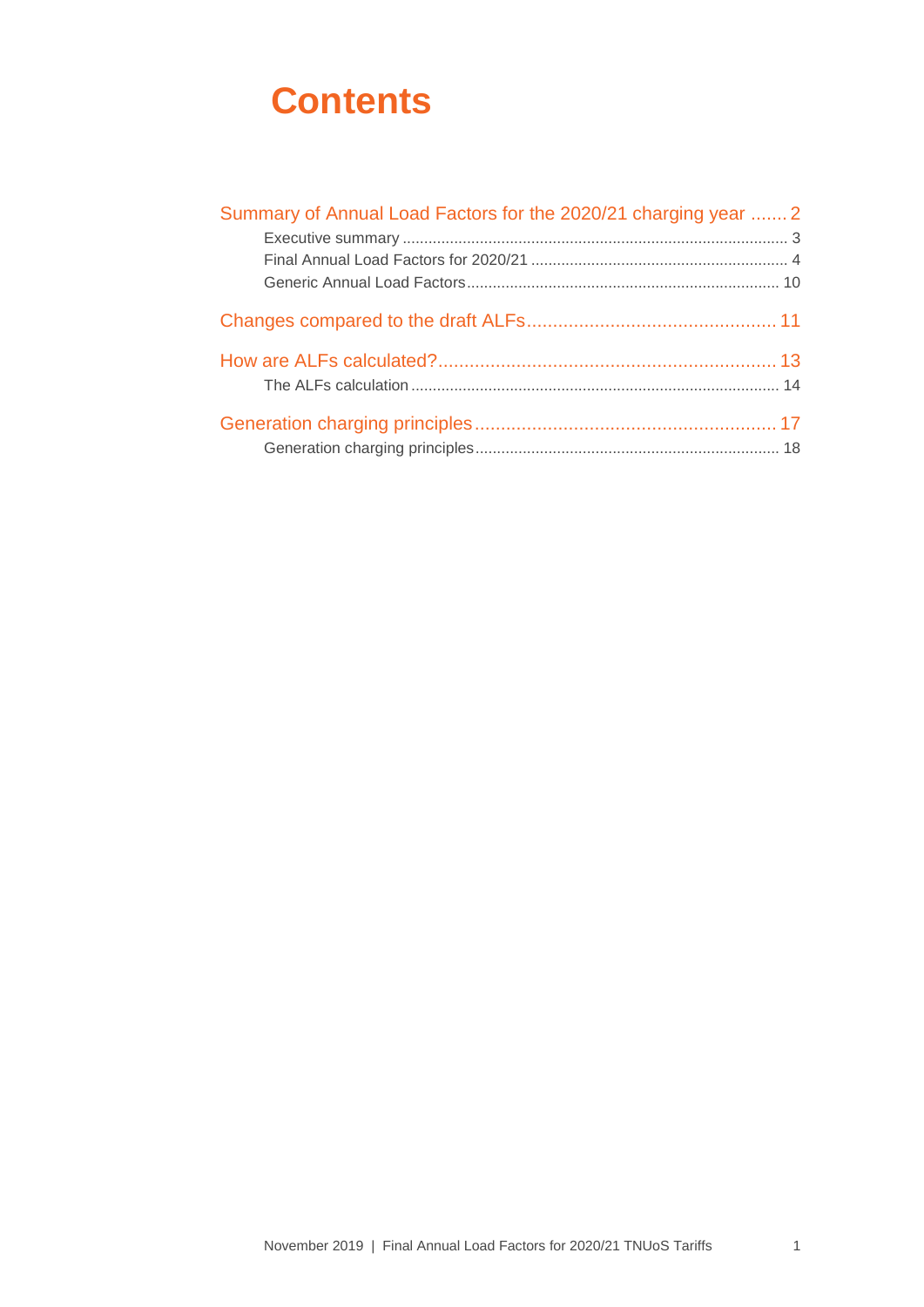# <span id="page-2-0"></span>**Summary of Annual Load Factors for the 2020/21 charging year**

**1**

NAV INVANCIAN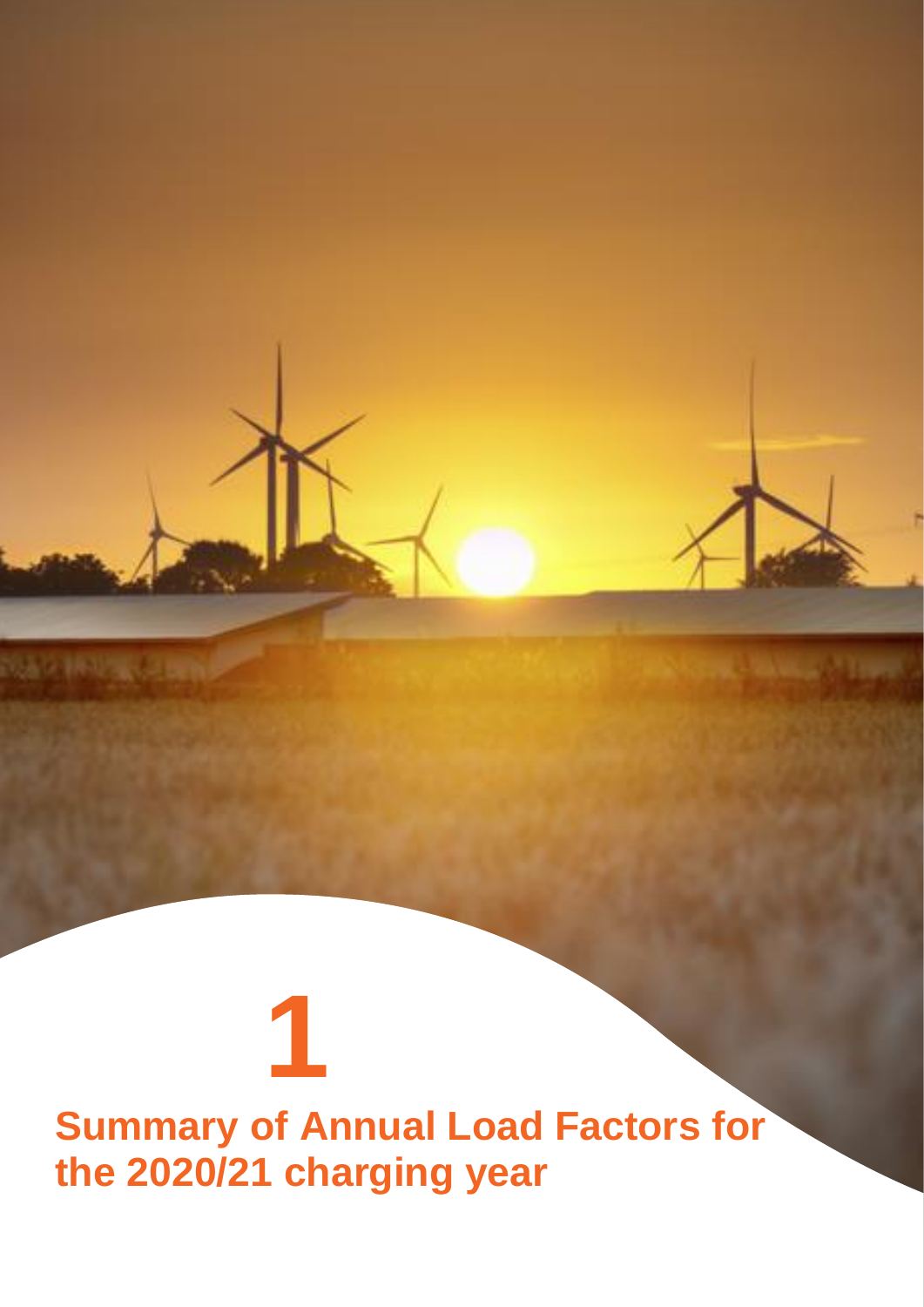## <span id="page-3-0"></span>**Executive summary**

**These are the final ALFs that will be used for TNUoS charging in 2020/21**

National Grid Electricity System Operator (NGESO) is responsible for calculating, billing and collecting the Transmission Network Use of System (TNUoS) charges from transmission customers for the electricity industry in the UK. The TNUoS charges are designed to recover the allowed revenue, set by Ofgem, for the Electricity Transmission Owners (ETO) to fund the ETOs to install and maintain the transmission networks. The methodologies for TNUoS charges are defined in the Connection and Use of System Code (CUSC).

One of the key parameters for the generator TNUoS charges is Annual Load Factors (ALFs). ALFs are calculated, each year, for every generator which is connected to the transmission network; they are used to calculate what share of the TNUoS wider tariff they will pay.

This document contains the final Annual Load Factors (ALFs) to be used in the calculation of generator TNUoS tariffs for 2020/21, effective from 1 April 2020. The ALFs are based on generation data for five years, from 2014/15 until 2018/19, for each generating station.

Where historic data is not available for a new or mothballed station, we use a generic ALF corresponding to the station's generation technology type.

The ALFs for each generator at station level, and the generic ALF for each generation technology type, are published below.

For more information on the ALFs calculation process, please see CUSC section 14.15.101-113<sup>1</sup>, or our guide within this document on page Error! **Bookmark not defined.**2.

### **TNUoS Revenue team**

**E** [TNUoS.Queries@nationalgrideso.com](mailto:TNUoS.Queries@nationalgrideso.com)

**T** 01926 654633

 $\overline{a}$ 

<sup>1</sup> [https://www.nationalgrideso.com/codes/connection-and-use-system-code](https://www.nationalgrideso.com/codes/connection-and-use-system-code-cusc)[cusc](https://www.nationalgrideso.com/codes/connection-and-use-system-code-cusc)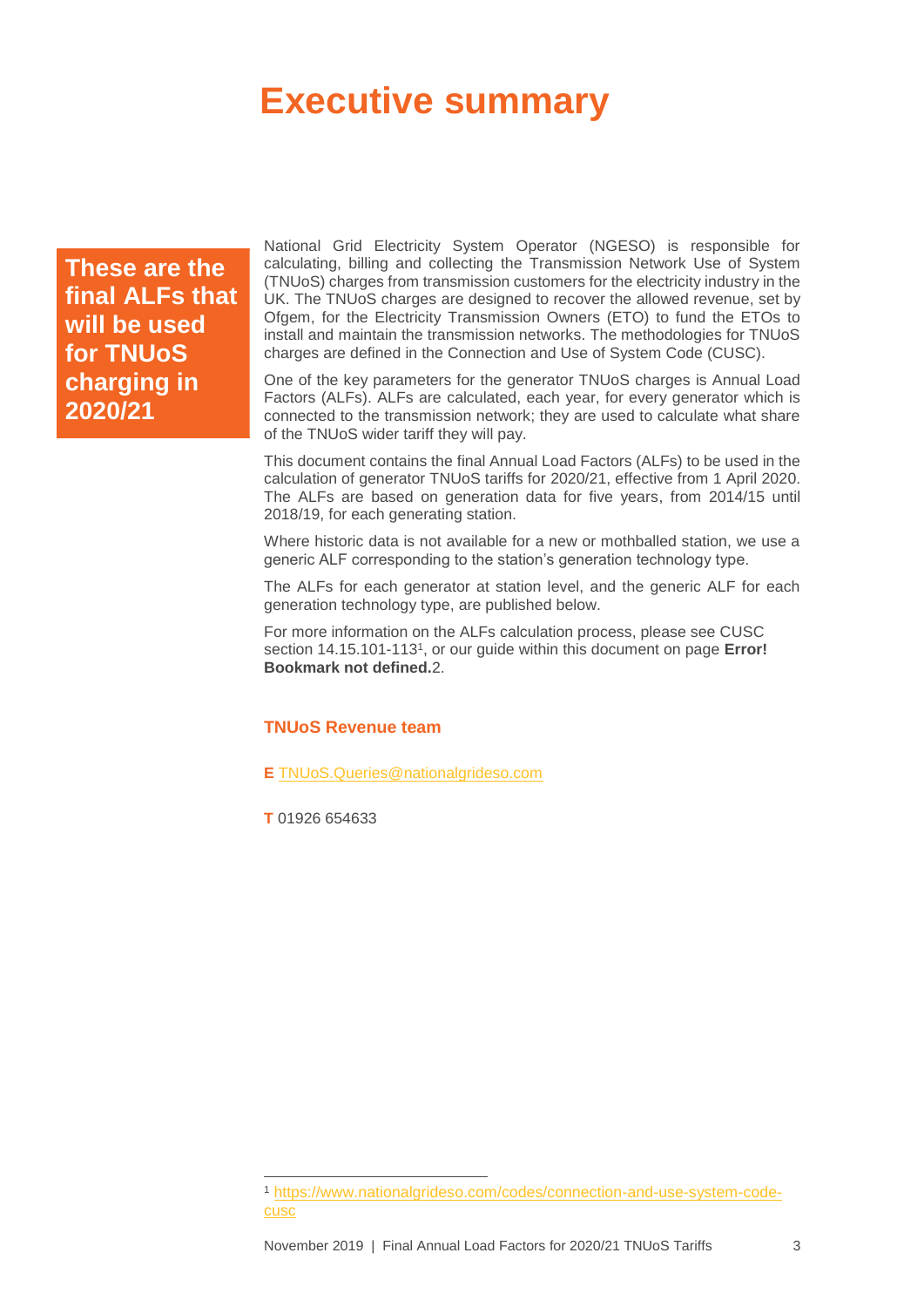# **Final Annual Load Factors for 2020/21**

### The table below shows the final ALFs using data from the 2014/15 to 2018/19 charging years.

The column headers for each year reflect the charging year that began during that year. For example, "2018" refers to the 2018/19 charging year.

### **Table 1: Final ALFs by generating station**

<span id="page-4-0"></span>

|                            |                   | <b>Yearly Load Factor Source</b> |                |                |                |                | <b>Yearly Load Factor Value</b> |          |          |          |          | <b>Specific</b> |
|----------------------------|-------------------|----------------------------------|----------------|----------------|----------------|----------------|---------------------------------|----------|----------|----------|----------|-----------------|
| <b>Power Station</b>       | <b>Technology</b> | 2014                             | 2015           | 2016           | 2017           | 2018           | 2014                            | 2015     | 2016     | 2017     | 2018     | <b>ALF</b>      |
| <b>ABERDEEN</b>            | Offshore_Wind     | <b>Generic</b>                   | <b>Generic</b> | <b>Generic</b> | <b>Generic</b> | <b>Partial</b> | 0.0000%                         | 0.0000%  | 0.0000%  | 0.0000%  | 44.7745% | 47.1384%        |
| <b>ABERTHAW</b>            | Coal              | <b>Actual</b>                    | <b>Actual</b>  | <b>Actual</b>  | <b>Actual</b>  | Actual         | 59.0043%                        | 54.2611% | 50.8335% | 5.0742%  | 4.1987%  | 36.7230%        |
| <b>ACHRUACH</b>            | Onshore_Wind      | <b>Generic</b>                   | <b>Partial</b> | <b>Actual</b>  | <b>Actual</b>  | Actual         | 0.0000%                         | 33.6464% | 36.7140% | 44.3464% | 42.2005% | 41.0870%        |
| <b>AFTON</b>               | Onshore_Wind      | Generic                          | <b>Generic</b> | <b>Generic</b> | <b>Partial</b> | Actual         | 0.0000%                         | 0.0000%  | 0.0000%  | 34.8738% | 37.3713% | 35.9704%        |
| <b>AIKENGALL II</b>        | Onshore_Wind      | Generic                          | <b>Generic</b> | <b>Generic</b> | <b>Partial</b> | Actual         | 0.0000%                         | 0.0000%  | 0.0000%  | 33.5082% | 22.4459% | 30.5401%        |
| <b>AN SUIDHE</b>           | Onshore_Wind      | <b>Actual</b>                    | <b>Actual</b>  | <b>Actual</b>  | <b>Actual</b>  | <b>Actual</b>  | 36.9422%                        | 35.4900% | 34.0938% | 41.2323% | 36.2945% | 36.2422%        |
| <b>ARECLEOCH</b>           | Onshore_Wind      | <b>Actual</b>                    | <b>Actual</b>  | <b>Actual</b>  | <b>Actual</b>  | Actual         | 29.7298%                        | 36.8612% | 19.7246% | 35.1728% | 30.6827% | 31.8618%        |
| <b>BAD A CHEO</b>          | Onshore_Wind      | Generic                          | <b>Generic</b> | <b>Generic</b> | Generic        | <b>Partial</b> | 0.0000%                         | 0.0000%  | 0.0000%  | 0.0000%  | 21.5538% | 30.9619%        |
| <b>BAGLAN BAY</b>          | CCGT_CHP          | <b>Actual</b>                    | <b>Actual</b>  | <b>Actual</b>  | Actual         | Actual         | 37.9194%                        | 29.1228% | 55.2030% | 24.2891% | 17.7390% | 30.4438%        |
| <b>BARROW</b>              | Offshore_Wind     | <b>Actual</b>                    | <b>Actual</b>  | <b>Actual</b>  | <b>Actual</b>  | Actual         | 47.0231%                        | 47.1791% | 44.2584% | 47.0417% | 39.0292% | 46.1078%        |
| <b>BARRY</b>               | CCGT_CHP          | <b>Actual</b>                    | <b>Actual</b>  | <b>Partial</b> | <b>Actual</b>  | Actual         | 0.4003%                         | 2.1727%  | 24.3468% | 0.5407%  | 0.0368%  | 1.0379%         |
| <b>BEATRICE</b>            | Offshore_Wind     | <b>Generic</b>                   | <b>Generic</b> | <b>Generic</b> | <b>Generic</b> | <b>Partial</b> | 0.0000%                         | 0.0000%  | 0.0000%  | 0.0000%  | 51.8538% | 49.4982%        |
| <b>BEAULY CASCADE</b>      | Hydro             | <b>Actual</b>                    | <b>Actual</b>  | <b>Actual</b>  | <b>Actual</b>  | Actual         | 37.1167%                        | 35.0094% | 30.4872% | 21.9937% | 34.5072% | 33.3346%        |
| <b>BEINNEUN</b>            | Onshore_Wind      | <b>Generic</b>                   | <b>Generic</b> | <b>Partial</b> | <b>Actual</b>  | <b>Actual</b>  | 0.0000%                         | 0.0000%  | 30.9623% | 25.8214% | 37.9202% | 31.5679%        |
| <b>BHLARAIDH</b>           | Onshore_Wind      | Generic                          | <b>Generic</b> | <b>Partial</b> | <b>Actual</b>  | Actual         | 0.0000%                         | 0.0000%  | 33.4339% | 46.3209% | 40.1955% | 39.9834%        |
| <b>BLACK LAW</b>           | Onshore_Wind      | <b>Actual</b>                    | <b>Actual</b>  | <b>Actual</b>  | <b>Actual</b>  | <b>Actua</b>   | 26.7881%                        | 26.9035% | 23.4623% | 21.2137% | 26.3658% | 25.5387%        |
| <b>BLACKCRAIG WINDFARM</b> | Onshore_Wind      | <b>Generic</b>                   | <b>Generic</b> | <b>Generic</b> | <b>Partial</b> | Actual         | 0.0000%                         | 0.0000%  | 0.0000%  | 36.0208% | 40.3666% | 37.3511%        |
| <b>BLACKLAW EXTENSION</b>  | Onshore_Wind      | <b>Generic</b>                   | <b>Partial</b> | <b>Actual</b>  | <b>Actual</b>  | <b>Actual</b>  | 0.0000%                         | 33.4635% | 13.1095% | 30.4870% | 33.9916% | 25.8627%        |
| <b>BRIMSDOWN</b>           | CCGT_CHP          | <b>Actual</b>                    | <b>Actual</b>  | <b>Actual</b>  | <b>Actual</b>  | Actual         | 11.1229%                        | 16.4463% | 45.0615% | 27.6168% | 34.1757% | 26.0796%        |
| <b>BURBO BANK EXT</b>      | Offshore_Wind     | Generic                          | <b>Actual</b>  | <b>Actual</b>  | <b>Actual</b>  | Actual         | 0.0000%                         | 16.7781% | 25.0233% | 49.3850% | 42.5220% | 38.9768%        |
| <b>CARRAIG GHEAL</b>       | Onshore_Wind      | <b>Actual</b>                    | <b>Actual</b>  | <b>Actual</b>  | <b>Actual</b>  | <b>Actual</b>  | 48.9277%                        | 45.6254% | 40.4211% | 45.5371% | 45.7472% | 45.6366%        |
| <b>CARRINGTON</b>          | <b>CCGT CHP</b>   | <b>Generic</b>                   | <b>Partial</b> | Actual         | <b>Actual</b>  | <b>Actual</b>  | 0.0000%                         | 38.7318% | 58.0115% | 58.8066% | 65.4275% | 60.7485%        |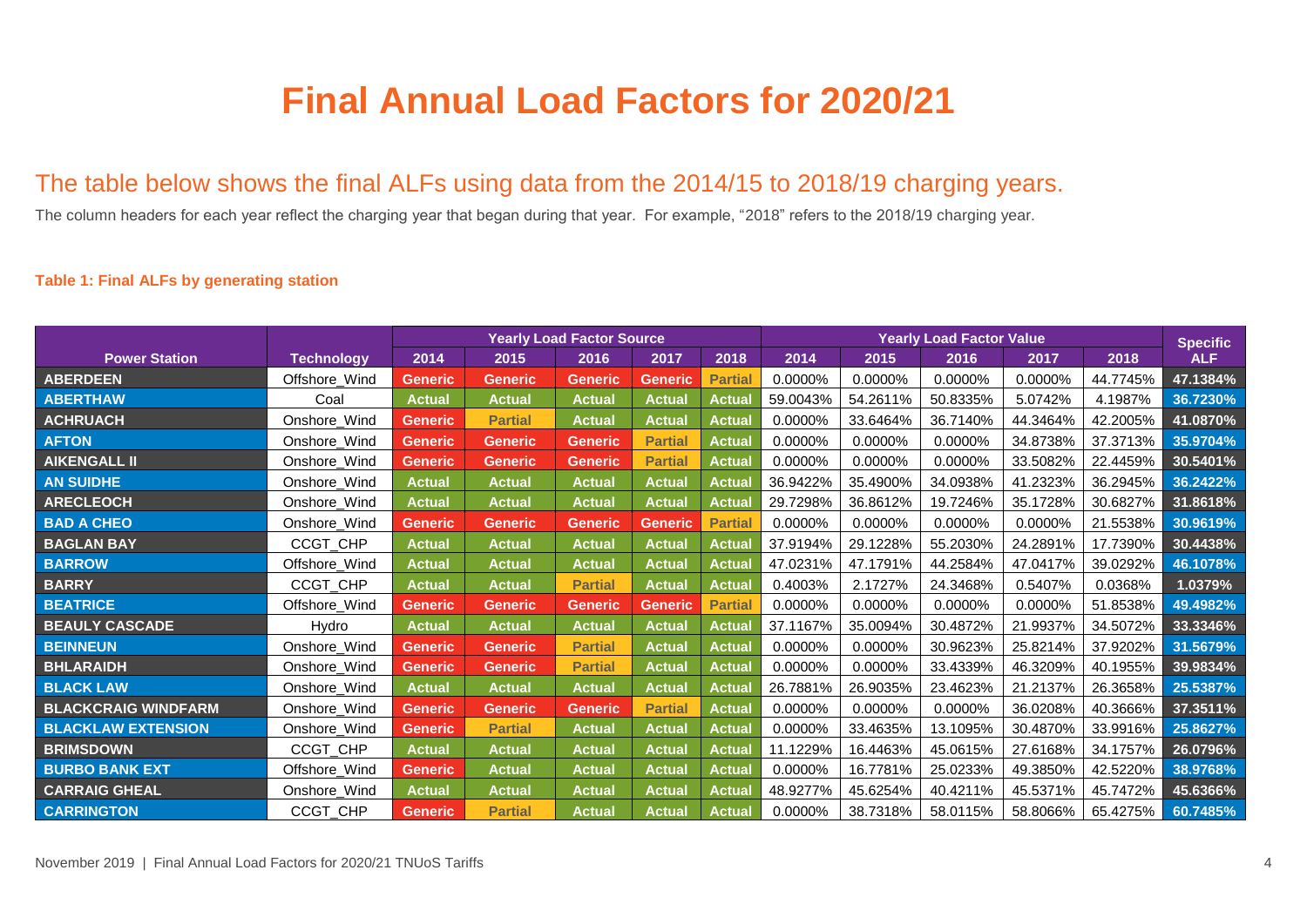|                                            |                   | <b>Yearly Load Factor Source</b> |                |                |                |                | <b>Yearly Load Factor Value</b> |          |          |          |          | <b>Specific</b> |
|--------------------------------------------|-------------------|----------------------------------|----------------|----------------|----------------|----------------|---------------------------------|----------|----------|----------|----------|-----------------|
| <b>Power Station</b>                       | <b>Technology</b> | 2014                             | 2015           | 2016           | 2017           | 2018           | 2014                            | 2015     | 2016     | 2017     | 2018     | <b>ALF</b>      |
| <b>CLUNIE</b>                              | Hydro             | <b>Actual</b>                    | <b>Actual</b>  | <b>Actual</b>  | <b>Actual</b>  | <b>Actual</b>  | 43.2488%                        | 47.9711% | 32.8297% | 32.1699% | 36.8500% | 37.6429%        |
| <b>CLYDE (NORTH)</b>                       | Onshore_Wind      | <b>Actual</b>                    | <b>Actual</b>  | <b>Actual</b>  | <b>Actual</b>  | <b>Actual</b>  | 36.8882%                        | 41.4120% | 26.8858% | 39.2619% | 41.4890% | 39.1873%        |
| <b>CLYDE (SOUTH)</b>                       | Onshore_Wind      | <b>Actual</b>                    | <b>Actual</b>  | Actual         | <b>Actual</b>  | <b>Actual</b>  | 29.4115%                        | 39.9615% | 34.8751% | 39.1634% | 38.7296% | 37.5893%        |
| <b>CONNAHS QUAY</b>                        | CCGT_CHP          | <b>Actual</b>                    | <b>Actual</b>  | <b>Actual</b>  | <b>Actua</b>   | Actual         | 18.3739%                        | 28.2713% | 37.4588% | 20.0846% | 19.0546% | 22.4702%        |
| <b>CONON CASCADE</b>                       | Hydro             | <b>Actual</b>                    | <b>Actual</b>  | <b>Actual</b>  | <b>Actual</b>  | Actual         | 55.5287%                        | 58.9860% | 48.6782% | 50.8547% | 50.7941% | 52.3925%        |
| <b>CORBY</b>                               | CCGT_CHP          | <b>Actual</b>                    | <b>Actual</b>  | <b>Generic</b> | <b>Partial</b> | Actual         | 9.6755%                         | 4.5411%  | 0.0000%  | 44.6503% | 1.8650%  | 5.3605%         |
| <b>CORRIEGARTH</b>                         | Onshore_Wind      | <b>Generic</b>                   | <b>Generic</b> | <b>Partial</b> | <b>Actua</b>   | <b>Actual</b>  | 0.0000%                         | 0.0000%  | 22.5645% | 41.2013% | 44.7484% | 36.1714%        |
| <b>CORRIEMOILLIE</b>                       | Onshore_Wind      | <b>Generic</b>                   | <b>Generic</b> | <b>Partial</b> | <b>Actual</b>  | <b>Actual</b>  | 0.0000%                         | 0.0000%  | 32.2316% | 30.4210% | 30.7985% | 31.1504%        |
| <b>CORYTON</b>                             | CCGT_CHP          | <b>Actual</b>                    | <b>Actual</b>  | Actual         | <b>Actual</b>  | <b>Actual</b>  | 17.5123%                        | 26.4000% | 63.0383% | 16.4022% | 23.4777% | 22.4633%        |
| <b>COTTAM</b>                              | Coal              | <b>Actual</b>                    | <b>Actual</b>  | <b>Actual</b>  | Actual         | <b>Actual</b>  | 51.4426%                        | 34.4157% | 14.9387% | 21.6580% | 14.4319% | 23.6708%        |
| <b>COTTAM DEVELOPMENT</b><br><b>CENTRE</b> | CCGT_CHP          | <b>Actual</b>                    | <b>Actual</b>  | <b>Actual</b>  | <b>Actual</b>  | <b>Actual</b>  | 31.3132%                        | 28.2382% | 67.2482% | 56.3007% | 77.5270% | 51.6207%        |
| <b>COUR</b>                                | Onshore_Wind      | <b>Generic</b>                   | <b>Generic</b> | <b>Partial</b> | <b>Actual</b>  | <b>Actual</b>  | 0.0000%                         | 0.0000%  | 38.3247% | 55.4273% | 55.6107% | 49.7875%        |
| <b>COWES</b>                               | Gas_Oil           | <b>Actual</b>                    | <b>Actual</b>  | <b>Actual</b>  | <b>Actual</b>  | Actual         | 0.3135%                         | 0.4912%  | 0.5319%  | 0.6942%  | 0.0395%  | 0.4456%         |
| <b>CRUACHAN</b>                            | Pumped_Storage    | <b>Actual</b>                    | <b>Actual</b>  | Actual         | <b>Actual</b>  | <b>Actual</b>  | 9.0516%                         | 8.8673%  | 7.1914%  | 9.6225%  | 6.5778%  | 8.3701%         |
| <b>CRYSTAL RIG II</b>                      | Onshore_Wind      | <b>Actual</b>                    | <b>Actual</b>  | <b>Actual</b>  | <b>Actual</b>  | <b>Actual</b>  | 47.5958%                        | 48.3836% | 40.2679% | 52.5802% | 48.7267% | 48.2354%        |
| <b>CRYSTAL RIG III</b>                     | Onshore Wind      | Generic                          | <b>Generic</b> | <b>Partial</b> | <b>Actual</b>  | Actual         | 0.0000%                         | 0.0000%  | 39.9503% | 51.9020% | 49.5314% | 47.1279%        |
| <b>DAMHEAD CREEK</b>                       | CCGT_CHP          | <b>Actual</b>                    | <b>Actual</b>  | Actual         | <b>Actual</b>  | <b>Actual</b>  | 67.4641%                        | 64.8983% | 68.1119% | 63.5108% | 45.2453% | 65.2910%        |
| <b>DEESIDE</b>                             | CCGT_CHP          | <b>Actual</b>                    | <b>Actual</b>  | <b>Actual</b>  | <b>Actual</b>  | Actual         | 13.9018%                        | 17.4579% | 27.1090% | 20.8164% | 0.0000%  | 17.3921%        |
| <b>DERSALLOCH</b>                          | Onshore_Wind      | <b>Generic</b>                   | <b>Generic</b> | <b>Partial</b> | <b>Actual</b>  | <b>Actual</b>  | 0.0000%                         | 0.0000%  | 33.7728% | 39.8576% | 35.2052% | 36.2785%        |
| <b>DIDCOT B</b>                            | CCGT_CHP          | <b>Actual</b>                    | <b>Actual</b>  | Actual         | <b>Actual</b>  | <b>Actual</b>  | 25.5345%                        | 41.1389% | 50.1358% | 44.1234% | 50.9938% | 45.1327%        |
| <b>DIDCOT GTS</b>                          | Gas_Oil           | <b>Actual</b>                    | <b>Actual</b>  | <b>Actual</b>  | <b>Actual</b>  | Actual         | 0.2843%                         | 0.4861%  | 0.0452%  | 0.6337%  | 0.7115%  | 0.4680%         |
| <b>DINORWIG</b>                            | Pumped_Storage    | <b>Actual</b>                    | <b>Actual</b>  | <b>Actual</b>  | <b>Actual</b>  | <b>Actual</b>  | 15.0650%                        | 14.6353% | 15.9596% | 14.9467% | 12.5027% | 14.8823%        |
| <b>DORENELL</b>                            | Onshore_Wind      | <b>Generic</b>                   | <b>Generic</b> | <b>Generic</b> | <b>Generic</b> | <b>Partial</b> | 0.0000%                         | 0.0000%  | 0.0000%  | 0.0000%  | 39.7116% | 37.0145%        |
| <b>DRAX</b>                                | Coal              | <b>Actual</b>                    | <b>Actual</b>  | <b>Actual</b>  | Actual         | <b>Actual</b>  | 82.2149%                        | 76.2030% | 62.2705% | 55.8896% | 50.9593% | 64.7877%        |
| <b>DUDGEON</b>                             | Offshore_Wind     | <b>Generic</b>                   | <b>Generic</b> | <b>Partial</b> | <b>Actual</b>  | <b>Actual</b>  | 0.0000%                         | 0.0000%  | 42.4791% | 46.9782% | 47.2525% | 45.5699%        |
| <b>DUNGENESS B</b>                         | Nuclear           | <b>Actual</b>                    | <b>Actual</b>  | <b>Actual</b>  | <b>Actua</b>   | Actual         | 54.6917%                        | 70.7617% | 79.3403% | 68.2086% | 39.8945% | 64.5540%        |
| <b>DUNLAW EXTENSION</b>                    | Onshore_Wind      | <b>Actual</b>                    | <b>Actual</b>  | <b>Actual</b>  | <b>Actual</b>  | Actual         | 30.0797%                        | 29.1203% | 26.5549% | 31.0840% | 28.4604% | 29.2201%        |
| <b>DUNMAGLASS</b>                          | Onshore_Wind      | <b>Generic</b>                   | <b>Generic</b> | <b>Partial</b> | <b>Actual</b>  | Actual         | 0.0000%                         | 0.0000%  | 38.9713% | 75.6936% | 51.5228% | 55.3959%        |
| <b>EDINBANE WIND</b>                       | Onshore_Wind      | <b>Actual</b>                    | <b>Actual</b>  | <b>Actual</b>  | <b>Actual</b>  | <b>Actual</b>  | 31.2458%                        | 35.5937% | 32.5009% | 34.5929% | 34.9938% | 34.0292%        |
| <b>EGGBOROUGH</b>                          | Coal              | <b>Actual</b>                    | <b>Actual</b>  | <b>Partial</b> | <b>Actual</b>  | Actual         | 45.7421%                        | 27.0157% | 40.0283% | 7.1715%  | 0.0175%  | 26.6431%        |
| <b>ERROCHTY</b>                            | Hydro             | <b>Actual</b>                    | <b>Actual</b>  | <b>Actual</b>  | Actual         | <b>Actual</b>  | 25.3585%                        | 28.1507% | 16.1775% | 13.6081% | 17.9492% | 19.8284%        |
| <b>EWE HILL</b>                            | Onshore_Wind      | <b>Generic</b>                   | <b>Generic</b> | <b>Partial</b> | <b>Actual</b>  | Actual         | 0.0000%                         | 0.0000%  | 33.3314% | 33.1849% | 32.9121% | 33.1428%        |
| <b>FALLAGO</b>                             | Onshore_Wind      | <b>Actual</b>                    | <b>Actual</b>  | <b>Actual</b>  | <b>Actual</b>  | <b>Actual</b>  | 44.7267%                        | 55.7992% | 43.2176% | 49.4158% | 47.9232% | 47.3552%        |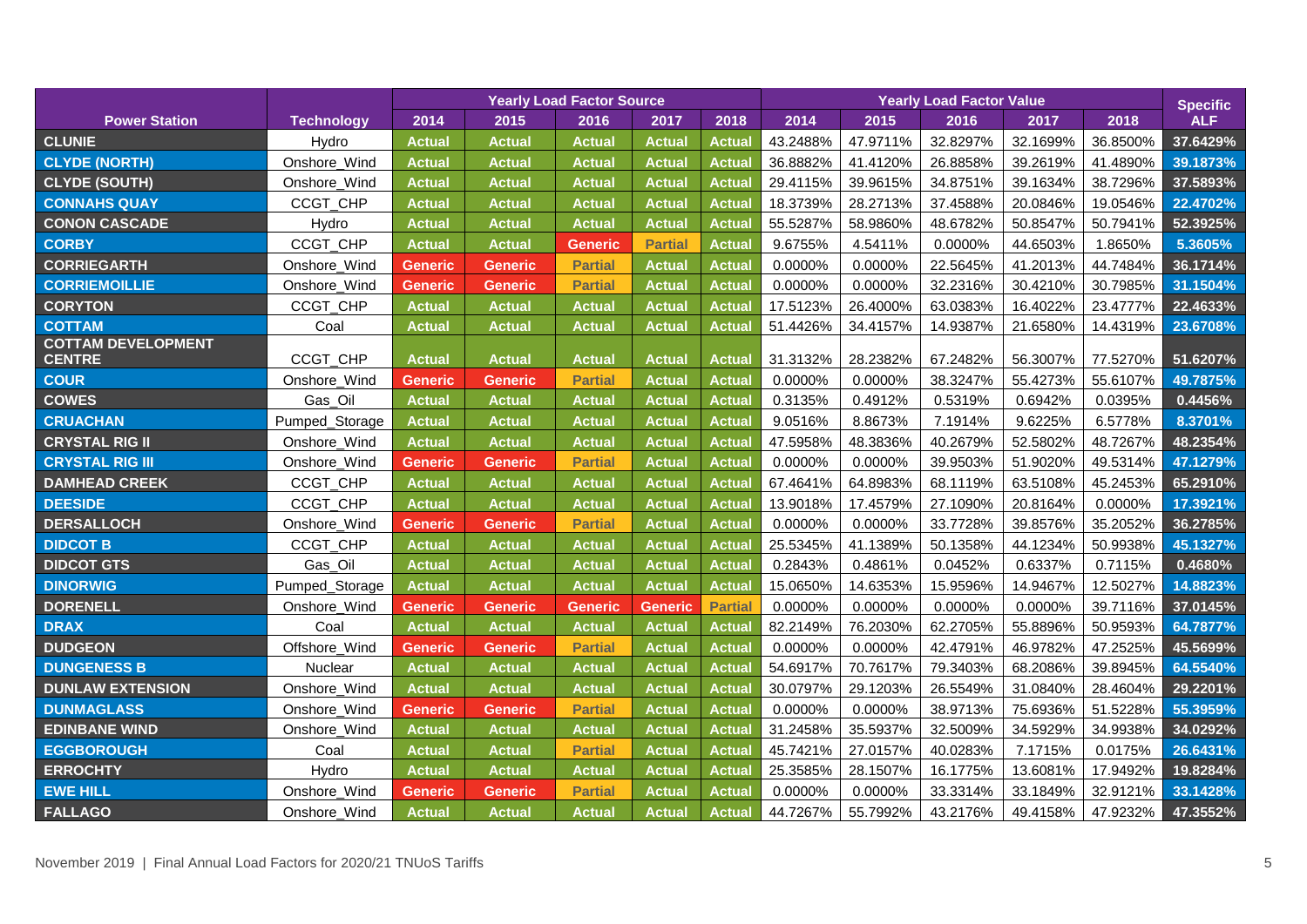|                              |                   | <b>Yearly Load Factor Source</b> |                |                |                | <b>Yearly Load Factor Value</b> |          |          |          |          | <b>Specific</b> |            |
|------------------------------|-------------------|----------------------------------|----------------|----------------|----------------|---------------------------------|----------|----------|----------|----------|-----------------|------------|
| <b>Power Station</b>         | <b>Technology</b> | 2014                             | 2015           | 2016           | 2017           | 2018                            | 2014     | 2015     | 2016     | 2017     | 2018            | <b>ALF</b> |
| <b>FARR WINDFARM</b>         | Onshore_Wind      | <b>Actual</b>                    | <b>Actual</b>  | <b>Actual</b>  | Actual         | Actual                          | 38.5712% | 40.9963% | 34.1766% | 38.3046% | 39.5693%        | 38.8150%   |
| <b>FASNAKYLE G1 &amp; G3</b> | Hydro             | <b>Actual</b>                    | <b>Actual</b>  | <b>Actual</b>  | <b>Actual</b>  | <b>Actual</b>                   | 57.4834% | 53.1573% | 30.9768% | 38.1673% | 43.6554%        | 44.9933%   |
| <b>FAWLEY CHP</b>            | CCGT_CHP          | <b>Actual</b>                    | <b>Actual</b>  | Actual         | <b>Actual</b>  | Actual                          | 72.8484% | 57.6978% | 63.2006% | 76.0793% | 68.2899%        | 68.1130%   |
| <b>FFESTINIOG</b>            | Pumped_Storage    | <b>Actual</b>                    | <b>Actual</b>  | <b>Actual</b>  | <b>Actual</b>  | Actual                          | 4.3251%  | 3.4113%  | 5.6749%  | 4.2118%  | 2.9504%         | 3.9827%    |
| <b>FIDDLERS FERRY</b>        | Coal              | <b>Actual</b>                    | <b>Actual</b>  | <b>Actual</b>  | <b>Actua</b>   | <b>Actual</b>                   | 45.2435% | 27.4591% | 8.2478%  | 13.9908% | 5.7753%         | 16.5659%   |
| <b>FINLARIG</b>              | Hydro             | <b>Actual</b>                    | <b>Actual</b>  | <b>Actual</b>  | <b>Actual</b>  | <b>Actual</b>                   | 59.4092% | 65.1349% | 49.6402% | 52.6415% | 64.1387%        | 58.7298%   |
| <b>FOYERS</b>                | Pumped_Storage    | <b>Actual</b>                    | <b>Actual</b>  | <b>Actual</b>  | Actual         | <b>Actual</b>                   | 12.3048% | 15.4323% | 11.3046% | 14.5333% | 14.9278%        | 13.9220%   |
| <b>FREASDAIL</b>             | Onshore_Wind      | <b>Generic</b>                   | <b>Generic</b> | <b>Partial</b> | Actual         | <b>Actual</b>                   | 0.0000%  | 0.0000%  | 32.5600% | 38.9709% | 40.4607%        | 37.3305%   |
| <b>GALAWHISTLE</b>           | Onshore Wind      | <b>Generic</b>                   | <b>Generic</b> | <b>Partial</b> | <b>Actual</b>  | <b>Actual</b>                   | 0.0000%  | 0.0000%  | 34.9765% | 42.4455% | 47.4443%        | 41.6221%   |
| <b>GALLOPER</b>              | Offshore_Wind     | Generic                          | <b>Generic</b> | Generic        | <b>Partial</b> | <b>Actual</b>                   | 0.0000%  | 0.0000%  | 0.0000%  | 54.7593% | 53.8046%        | 52.2948%   |
| <b>GARRY CASCADE</b>         | Hydro             | <b>Actual</b>                    | <b>Actual</b>  | <b>Actual</b>  | <b>Actual</b>  | <b>Actual</b>                   | 64.3828% | 60.2772% | 61.0498% | 60.0010% | 54.2012%        | 60.4426%   |
| <b>GLANDFORD BRIGG</b>       | CCGT_CHP          | <b>Actual</b>                    | <b>Actual</b>  | <b>Actual</b>  | <b>Actua</b>   | <b>Actual</b>                   | 0.5401%  | 1.8191%  | 2.7682%  | 1.8418%  | 1.0295%         | 1.5635%    |
| <b>GLEN APP</b>              | Onshore_Wind      | Generic                          | <b>Generic</b> | <b>Partial</b> | <b>Actual</b>  | <b>Actual</b>                   | 0.0000%  | 0.0000%  | 25.1373% | 24.8393% | 22.0870%        | 24.0212%   |
| <b>GLENDOE</b>               | Hydro             | <b>Actual</b>                    | <b>Actual</b>  | <b>Actual</b>  | <b>Actual</b>  | <b>Actual</b>                   | 32.3494% | 34.8532% | 23.8605% | 24.0105% | 31.6076%        | 29.3225%   |
| <b>GLENMORISTON</b>          | Hydro             | <b>Actual</b>                    | <b>Actual</b>  | <b>Actual</b>  | <b>Actual</b>  | <b>Actual</b>                   | 48.7487% | 50.6921% | 34.6709% | 44.3960% | 37.8283%        | 43.6576%   |
| <b>GORDONBUSH</b>            | Onshore_Wind      | <b>Actual</b>                    | <b>Actual</b>  | <b>Actual</b>  | <b>Actual</b>  | Actual                          | 47.7981% | 47.7161% | 50.4126% | 34.1762% | 38.6227%        | 44.7123%   |
| <b>GRAIN</b>                 | CCGT_CHP          | <b>Actual</b>                    | <b>Actual</b>  | Actual         | <b>Actual</b>  | <b>Actual</b>                   | 44.0031% | 39.7895% | 53.8227% | 39.7755% | 50.2928%        | 44.6951%   |
| <b>GRANGEMOUTH</b>           | CCGT_CHP          | <b>Actual</b>                    | <b>Actual</b>  | <b>Actual</b>  | <b>Actua</b>   | <b>Actual</b>                   | 62.6168% | 59.8274% | 51.4558% | 58.9786% | 63.5659%        | 60.4743%   |
| <b>GREAT YARMOUTH</b>        | CCGT_CHP          | <b>Actual</b>                    | <b>Actual</b>  | <b>Actual</b>  | <b>Actua</b>   | Actual                          | 18.6633% | 59.8957% | 63.5120% | 50.1521% | 36.5911%        | 48.8796%   |
| <b>GREATER GABBARD</b>       | Offshore_Wind     | <b>Actual</b>                    | <b>Actual</b>  | <b>Actual</b>  | Actual         | <b>Actual</b>                   | 42.1327% | 50.2468% | 43.1132% | 46.4939% | 39.9735%        | 43.9132%   |
| <b>GRIFFIN WIND</b>          | Onshore_Wind      | <b>Actual</b>                    | <b>Actual</b>  | <b>Actual</b>  | <b>Actual</b>  | <b>Actual</b>                   | 31.3152% | 31.0284% | 25.8228% | 28.8970% | 27.3684%        | 29.0979%   |
| <b>GUNFLEET SANDS I</b>      | Offshore_Wind     | <b>Actual</b>                    | <b>Actual</b>  | <b>Actual</b>  | <b>Actual</b>  | <b>Actual</b>                   | 47.0132% | 50.4650% | 45.7940% | 47.3019% | 39.8080%        | 46.7030%   |
| <b>GUNFLEET SANDS II</b>     | Offshore_Wind     | <b>Actual</b>                    | <b>Actual</b>  | Actual         | <b>Actual</b>  | <b>Actual</b>                   | 44.7211% | 49.0521% | 43.9893% | 46.9928% | 39.6453%        | 45.2344%   |
| <b>GWYNT Y MOR</b>           | Offshore_Wind     | <b>Actual</b>                    | <b>Actual</b>  | <b>Actual</b>  | <b>Actual</b>  | <b>Actual</b>                   | 61.6185% | 63.1276% | 44.8323% | 50.4031% | 42.8331%        | 52.2846%   |
| <b>HADYARD HILL</b>          | Onshore_Wind      | <b>Actual</b>                    | <b>Actual</b>  | <b>Actual</b>  | <b>Actua</b>   | <b>Actual</b>                   | 27.7635% | 36.6527% | 31.4364% | 34.0375% | 31.2735%        | 32.2491%   |
| <b>HARESTANES</b>            | Onshore_Wind      | <b>Actual</b>                    | <b>Actual</b>  | <b>Actual</b>  | <b>Actual</b>  | Actual                          | 28.6355% | 27.8093% | 22.5464% | 29.0125% | 23.8473%        | 26.7640%   |
| <b>HARTLEPOOL</b>            | <b>Nuclear</b>    | <b>Actual</b>                    | <b>Actual</b>  | <b>Actual</b>  | <b>Actual</b>  | <b>Actual</b>                   | 56.2803% | 53.8666% | 78.0390% | 80.6218% | 85.4489%        | 71.6471%   |
| <b>HEYSHAM</b>               | Nuclear           | <b>Actual</b>                    | <b>Actual</b>  | <b>Actual</b>  | <b>Actual</b>  | <b>Actual</b>                   | 68.8252% | 72.7344% | 79.6169% | 85.1617% | 77.3512%        | 76.5675%   |
| <b>HINKLEY POINT B</b>       | Nuclear           | <b>Actual</b>                    | <b>Actual</b>  | <b>Actual</b>  | <b>Actual</b>  | Actual                          | 70.1411% | 67.6412% | 71.2265% | 83.4643% | 79.8462%        | 73.7379%   |
| <b>HORNSEA 1B</b>            | Offshore_Wind     | <b>Generic</b>                   | <b>Generic</b> | Generic        | Generic        | <b>Partial</b>                  | 0.0000%  | 0.0000%  | 0.0000%  | 0.0000%  | 39.4929%        | 45.3779%   |
| <b>HUMBER GATEWAY</b>        | Offshore_Wind     | <b>Partial</b>                   | <b>Actual</b>  | <b>Actual</b>  | <b>Actual</b>  | Actual                          | 43.9343% | 62.9631% | 59.7195% | 54.9913% | 46.8351%        | 59.2246%   |
| <b>HUNTERSTON</b>            | <b>Nuclear</b>    | <b>Actual</b>                    | <b>Actual</b>  | <b>Actual</b>  | <b>Actual</b>  | Actual                          | 79.1368% | 82.1786% | 83.2939% | 79.8644% | 24.0813%        | 80.3933%   |
| <b>IMMINGHAM</b>             | CCGT_CHP          | <b>Actual</b>                    | <b>Actual</b>  | <b>Actual</b>  | <b>Actual</b>  | <b>Actual</b>                   | 56.8316% | 69.4686% | 71.9550% | 64.3175% | 72.9980%        | 68.5804%   |
| <b>INDIAN QUEENS</b>         | Gas_Oil           | <b>Actual</b>                    | <b>Actual</b>  | <b>Actual</b>  | <b>Actual</b>  | <b>Actual</b>                   | 0.0876%  | 0.0723%  | 0.0847%  | 0.0740%  | 0.0288%         | 0.0770%    |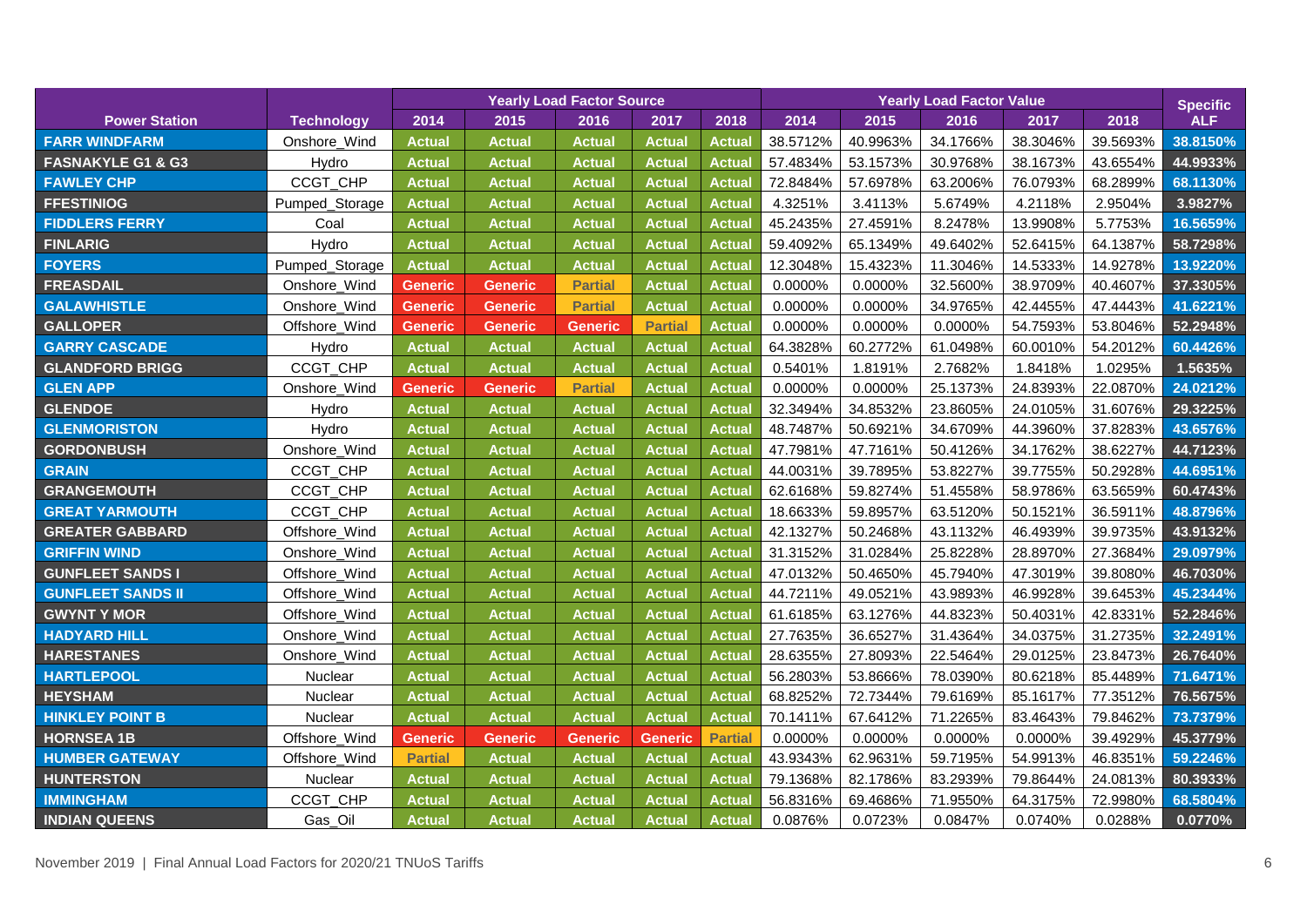|                                |                   | <b>Yearly Load Factor Source</b> |                |                |                | <b>Yearly Load Factor Value</b> |          |          |          |          | <b>Specific</b> |            |
|--------------------------------|-------------------|----------------------------------|----------------|----------------|----------------|---------------------------------|----------|----------|----------|----------|-----------------|------------|
| <b>Power Station</b>           | <b>Technology</b> | 2014                             | 2015           | 2016           | 2017           | 2018                            | 2014     | 2015     | 2016     | 2017     | 2018            | <b>ALF</b> |
| <b>J G PEARS</b>               | <b>Biomass</b>    | Generic                          | <b>Generic</b> | <b>Generic</b> | <b>Generic</b> | <b>Actual</b>                   | 0.0000%  | 0.0000%  | 0.0000%  | 0.0000%  | 36.3135%        | 38.6636%   |
| <b>KEADBY</b>                  | CCGT_CHP          | Generic                          | <b>Partial</b> | <b>Actual</b>  | <b>Actual</b>  | <b>Actual</b>                   | 0.0000%  | 35.1858% | 28.6076% | 38.6957% | 40.3687%        | 35.8907%   |
| <b>KEITH HILL</b>              | Onshore_Wind      | <b>Generic</b>                   | <b>Generic</b> | <b>Generic</b> | <b>Partial</b> | Actual                          | 0.0000%  | 0.0000%  | 0.0000%  | 36.9858% | 23.8493%        | 32.1670%   |
| <b>KILBRAUR</b>                | Onshore_Wind      | <b>Actual</b>                    | <b>Actual</b>  | <b>Actual</b>  | <b>Actual</b>  | <b>Actual</b>                   | 54.3550% | 50.3807% | 46.5342% | 56.7501% | 49.7699%        | 51.5019%   |
| <b>KILGALLIOCH</b>             | Onshore_Wind      | Generic                          | <b>Generic</b> | <b>Partial</b> | <b>Actual</b>  | Actual                          | 0.0000%  | 0.0000%  | 25.2739% | 25.3254% | 43.3442%        | 31.3145%   |
| <b>KILLIN CASCADE</b>          | Hydro             | <b>Actual</b>                    | <b>Actual</b>  | <b>Actual</b>  | <b>Actual</b>  | Actual                          | 44.8205% | 53.2348% | 27.4962% | 34.9231% | 40.4764%        | 40.0734%   |
| <b>KILLINGHOLME (POWERGEN)</b> | Gas_Oil           | <b>Generic</b>                   | <b>Generic</b> | <b>Generic</b> | <b>Partial</b> | <b>Actual</b>                   | 0.0000%  | 0.0000%  | 0.0000%  | 0.5489%  | 0.6139%         | 0.5188%    |
| <b>KINGS LYNN A</b>            | CCGT_CHP          | <b>Actual</b>                    | <b>Generic</b> | <b>Generic</b> | <b>Generic</b> | <b>Actual</b>                   | 0.0000%  | 0.0000%  | 0.0000%  | 0.0000%  | 0.4254%         | 17.1241%   |
| <b>KYPE MUIR</b>               | Onshore_Wind      | Generic                          | <b>Generic</b> | <b>Generic</b> | <b>Generic</b> | <b>Partial</b>                  | 0.0000%  | 0.0000%  | 0.0000%  | 0.0000%  | 27.7774%        | 33.0365%   |
| <b>LANGAGE</b>                 | CCGT_CHP          | <b>Actual</b>                    | <b>Actual</b>  | <b>Actual</b>  | <b>Actual</b>  | Actual                          | 34.8629% | 16.5310% | 44.5413% | 42.3368% | 24.5591%        | 33.9196%   |
| <b>LINCS WIND FARM</b>         | Offshore_Wind     | <b>Actual</b>                    | <b>Actual</b>  | <b>Actual</b>  | <b>Actual</b>  | Actual                          | 43.8178% | 49.1306% | 44.5192% | 51.0911% | 46.7412%        | 46.7970%   |
| <b>LITTLE BARFORD</b>          | CCGT_CHP          | <b>Actual</b>                    | <b>Actual</b>  | <b>Actual</b>  | <b>Actua</b>   | <b>Actual</b>                   | 49.6644% | 39.9829% | 64.8597% | 66.3067% | 63.2342%        | 59.2528%   |
| <b>LOCHLUICHART</b>            | Onshore_Wind      | <b>Actual</b>                    | <b>Actual</b>  | Actual         | <b>Actual</b>  | <b>Actual</b>                   | 20.2103% | 29.2663% | 31.6897% | 34.3322% | 32.8475%        | 31.2678%   |
| <b>LONDON ARRAY</b>            | Offshore_Wind     | <b>Actual</b>                    | <b>Actual</b>  | <b>Actual</b>  | <b>Actual</b>  | <b>Actual</b>                   | 64.0880% | 66.8682% | 53.6245% | 50.5515% | 36.8539%        | 56.0880%   |
| <b>LYNEMOUTH</b>               | Biomass           | Generic                          | <b>Generic</b> | <b>Generic</b> | <b>Actual</b>  | <b>Actual</b>                   | 0.0000%  | 0.0000%  | 0.0000%  | 1.0783%  | 85.6495%        | 42.1888%   |
| <b>MARCHWOOD</b>               | CCGT_CHP          | <b>Actual</b>                    | <b>Actual</b>  | <b>Actual</b>  | <b>Actual</b>  | <b>Actual</b>                   | 66.4021% | 55.0879% | 75.4248% | 67.3692% | 72.2737%        | 68.6817%   |
| <b>MARK HILL</b>               | Onshore_Wind      | <b>Actual</b>                    | <b>Actual</b>  | <b>Actual</b>  | <b>Actual</b>  | <b>Actual</b>                   | 26.7942% | 34.0227% | 21.9653% | 31.0915% | 28.6666%        | 28.8508%   |
| <b>MEDWAY</b>                  | CCGT_CHP          | <b>Actual</b>                    | <b>Actual</b>  | <b>Actual</b>  | <b>Actual</b>  | Actual                          | 28.0962% | 34.1799% | 35.1505% | 36.7261% | 27.4290%        | 32.4756%   |
| <b>MIDDLE MUIR</b>             | Onshore_Wind      | Generic                          | <b>Generic</b> | <b>Generic</b> | <b>Generic</b> | <b>Partial</b>                  | 0.0000%  | 0.0000%  | 0.0000%  | 0.0000%  | 29.3669%        | 33.5663%   |
| <b>MILLENNIUM</b>              | Onshore_Wind      | <b>Actual</b>                    | <b>Actual</b>  | <b>Actual</b>  | <b>Actual</b>  | <b>Actual</b>                   | 53.2636% | 48.4038% | 44.9764% | 53.6488% | 54.1216%        | 51.7721%   |
| <b>MINNYGAP</b>                | Onshore_Wind      | Generic                          | <b>Generic</b> | <b>Generic</b> | <b>Actual</b>  | <b>Actual</b>                   | 0.0000%  | 0.0000%  | 0.0000%  | 30.9962% | 32.4279%        | 33.0300%   |
| <b>NANT</b>                    | Hydro             | <b>Actual</b>                    | <b>Actual</b>  | <b>Actual</b>  | <b>Actual</b>  | <b>Actual</b>                   | 36.4040% | 37.3788% | 30.6350% | 34.9026% | 34.0281%        | 35.1116%   |
| <b>ORMONDE</b>                 | Offshore_Wind     | <b>Actual</b>                    | <b>Actual</b>  | <b>Actual</b>  | <b>Actual</b>  | <b>Actual</b>                   | 42.8711% | 47.1986% | 41.2188% | 37.7162% | 40.8646%        | 41.6515%   |
| <b>PEMBROKE</b>                | CCGT_CHP          | <b>Actual</b>                    | <b>Actual</b>  | <b>Actual</b>  | <b>Actual</b>  | <b>Actual</b>                   | 67.5346% | 64.5596% | 77.6478% | 70.2866% | 70.5263%        | 69.4492%   |
| <b>PEN Y CYMOEDD</b>           | Onshore_Wind      | Generic                          | <b>Generic</b> | <b>Partial</b> | <b>Actual</b>  | Actual                          | 0.0000%  | 0.0000%  | 26.9446% | 36.0948% | 33.2009%        | 32.0801%   |
| <b>PETERBOROUGH</b>            | CCGT_CHP          | <b>Actual</b>                    | <b>Partial</b> | <b>Actual</b>  | <b>Actual</b>  | <b>Actual</b>                   | 1.0929%  | 4.1032%  | 1.7914%  | 0.4349%  | 0.4136%         | 1.1064%    |
| <b>PETERHEAD</b>               | CCGT_CHP          | <b>Actual</b>                    | <b>Actual</b>  | <b>Actual</b>  | <b>Actual</b>  | <b>Actual</b>                   | 0.4858%  | 23.3813% | 42.2292% | 65.7808% | 61.5747%        | 42.3950%   |
| <b>POGBIE</b>                  | Onshore_Wind      | <b>Generic</b>                   | <b>Generic</b> | <b>Generic</b> | <b>Generic</b> | <b>Partial</b>                  | 0.0000%  | 0.0000%  | 0.0000%  | 0.0000%  | 29.0769%        | 33.4696%   |
| <b>RACE BANK</b>               | Offshore_Wind     | <b>Generic</b>                   | <b>Generic</b> | <b>Partial</b> | <b>Actual</b>  | <b>Actual</b>                   | 0.0000%  | 0.0000%  | 45.3062% | 38.1978% | 47.1320%        | 43.5453%   |
| <b>RAMPION</b>                 | Offshore_Wind     | Generic                          | <b>Generic</b> | Generic        | <b>Partial</b> | Actual                          | 0.0000%  | 0.0000%  | 0.0000%  | 40.9885% | 35.4891%        | 41.5993%   |
| <b>RATCLIFFE-ON-SOAR</b>       | Coal              | <b>Actual</b>                    | <b>Actual</b>  | <b>Actual</b>  | <b>Actua</b>   | <b>Actual</b>                   | 56.1767% | 19.6814% | 15.4657% | 19.3780% | 16.8536%        | 18.6376%   |
| <b>ROBIN RIGG EAST</b>         | Offshore Wind     | <b>Actual</b>                    | <b>Actual</b>  | <b>Actual</b>  | <b>Actual</b>  | <b>Actual</b>                   | 55.3209% | 51.9700% | 50.5096% | 42.5599% | 34.4229%        | 48.3465%   |
| <b>ROBIN RIGG WEST</b>         | Offshore_Wind     | <b>Actual</b>                    | <b>Actual</b>  | <b>Actual</b>  | Actual         | <b>Actual</b>                   | 53.4150% | 56.0881% | 51.5383% | 47.3991% | 40.9494%        | 50.7841%   |
| <b>ROCKSAVAGE</b>              | CCGT CHP          | <b>Actual</b>                    | <b>Actual</b>  | <b>Actual</b>  | <b>Actual</b>  | <b>Actual</b>                   | 4.4252%  | 19.8061% | 58.6806% | 29.8122% | 35.6214%        | 28.4132%   |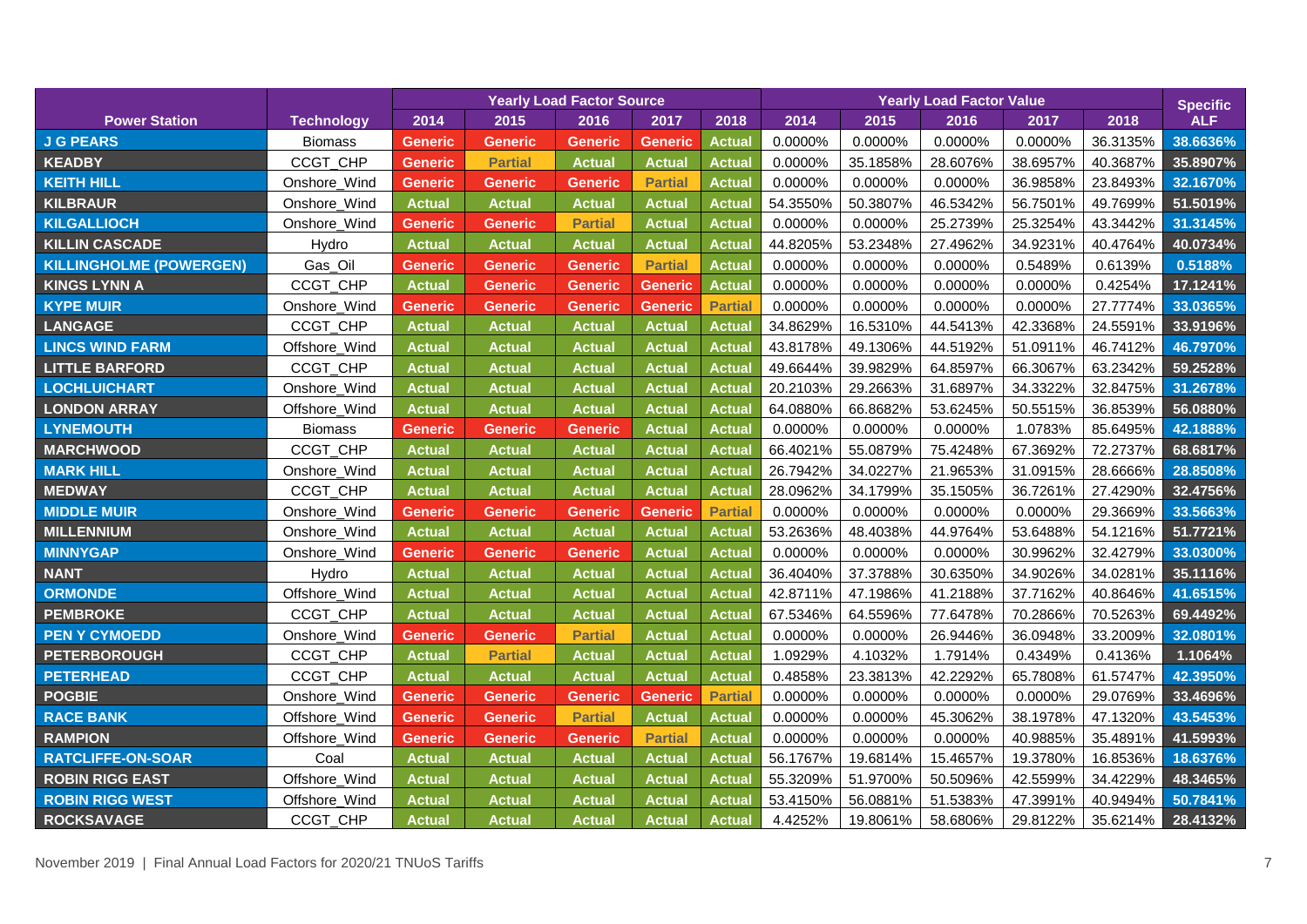|                                  |                   | <b>Yearly Load Factor Source</b> |                |                |                |               | <b>Yearly Load Factor Value</b> |          |          |          |          | <b>Specific</b> |
|----------------------------------|-------------------|----------------------------------|----------------|----------------|----------------|---------------|---------------------------------|----------|----------|----------|----------|-----------------|
| <b>Power Station</b>             | <b>Technology</b> | 2014                             | 2015           | 2016           | 2017           | 2018          | 2014                            | 2015     | 2016     | 2017     | 2018     | <b>ALF</b>      |
| <b>RYE HOUSE</b>                 | CCGT_CHP          | <b>Actual</b>                    | <b>Actual</b>  | <b>Actual</b>  | Actual         | <b>Actual</b> | 5.3701%                         | 7.7906%  | 15.6538% | 13.4736% | 8.6393%  | 9.9678%         |
| <b>SALTEND</b>                   | CCGT_CHP          | <b>Actual</b>                    | <b>Actual</b>  | <b>Actual</b>  | <b>Actua</b>   | Actual        | 67.9518%                        | 55.6228% | 77.4019% | 70.1596% | 71.3266% | 69.8126%        |
| <b>SANQUHAR</b>                  | Onshore_Wind      | <b>Generic</b>                   | <b>Generic</b> | <b>Generic</b> | <b>Partial</b> | <b>Actual</b> | 0.0000%                         | 0.0000%  | 0.0000%  | 35.2098% | 50.9844% | 40.6201%        |
| <b>SEABANK</b>                   | CCGT_CHP          | <b>Actual</b>                    | <b>Actual</b>  | <b>Actual</b>  | Actual         | <b>Actual</b> | 25.6956%                        | 27.2136% | 41.6815% | 55.4606% | 32.6753% | 33.8568%        |
| <b>SELLAFIELD</b>                | CCGT_CHP          | <b>Actual</b>                    | <b>Actual</b>  | <b>Actual</b>  | Actual         | <b>Actual</b> | 18.9719%                        | 28.6790% | 19.8588% | 13.6007% | 8.8320%  | 17.4771%        |
| <b>SEVERN POWER</b>              | CCGT_CHP          | <b>Actual</b>                    | <b>Actual</b>  | <b>Actual</b>  | Actual         | Actual        | 24.6354%                        | 18.3226% | 64.4246% | 55.6920% | 39.5616% | 39.9630%        |
| <b>SHERINGHAM SHOAL</b>          | Offshore_Wind     | <b>Actual</b>                    | <b>Actual</b>  | <b>Actual</b>  | Actual         | <b>Actual</b> | 46.2286%                        | 53.6184% | 46.9715% | 54.3071% | 50.7594% | 50.4498%        |
| <b>SHOREHAM</b>                  | CCGT_CHP          | <b>Actual</b>                    | <b>Actual</b>  | <b>Actual</b>  | Actual         | <b>Actual</b> | 10.2239%                        | 48.9514% | 68.9863% | 64.2994% | 12.0983% | 41.7830%        |
| <b>SIZEWELL B</b>                | Nuclear           | <b>Actual</b>                    | <b>Actual</b>  | <b>Actual</b>  | Actual         | <b>Actual</b> | 84.7924%                        | 98.7826% | 81.6359% | 73.3708% | 98.0180% | 88.1488%        |
| <b>SLOY G2 &amp; G3</b>          | Hydro             | <b>Actual</b>                    | <b>Actual</b>  | <b>Actual</b>  | <b>Actual</b>  | <b>Actual</b> | 15.5941%                        | 13.9439% | 8.1782%  | 12.0303% | 9.8246%  | 11.9329%        |
| <b>SOUTH HUMBER BANK</b>         | CCGT_CHP          | <b>Actual</b>                    | <b>Actual</b>  | <b>Actual</b>  | Actual         | <b>Actual</b> | 34.4673%                        | 48.6753% | 55.3419% | 34.6174% | 31.0569% | 39.2533%        |
| <b>SPALDING</b>                  | CCGT_CHP          | <b>Actual</b>                    | <b>Actual</b>  | <b>Actual</b>  | Actual         | <b>Actual</b> | 39.3092%                        | 47.9407% | 60.9748% | 52.9683% | 38.1850% | 46.7394%        |
| <b>STAYTHORPE</b>                | CCGT_CHP          | <b>Actual</b>                    | <b>Actual</b>  | <b>Actual</b>  | Actual         | <b>Actual</b> | 56.6148%                        | 69.4422% | 65.7791% | 52.0701% | 60.3233% | 60.9057%        |
| <b>STRATHY NORTH &amp; SOUTH</b> | Onshore_Wind      | <b>Generic</b>                   | <b>Partial</b> | <b>Actual</b>  | <b>Actua</b>   | <b>Actual</b> | 0.0000%                         | 49.6340% | 36.1987% | 40.2313% | 34.0711% | 36.8337%        |
| <b>STRONELAIRG</b>               | Onshore_Wind      | <b>Generic</b>                   | <b>Generic</b> | Generic        | <b>Partial</b> | <b>Actual</b> | 0.0000%                         | 0.0000%  | 0.0000%  | 37.5366% | 48.4638% | 40.5555%        |
| <b>SUTTON BRIDGE</b>             | CCGT_CHP          | <b>Actual</b>                    | <b>Actual</b>  | <b>Actual</b>  | Actual         | <b>Actual</b> | 17.2025%                        | 13.1999% | 38.0184% | 29.1878% | 22.3560% | 22.9154%        |
| <b>TAYLORS LANE</b>              | Gas_Oil           | <b>Actual</b>                    | <b>Actual</b>  | <b>Actual</b>  | Actual         | <b>Actual</b> | 0.0640%                         | 0.1708%  | 0.8047%  | 1.1712%  | 0.1133%  | 0.3629%         |
| <b>THANET</b>                    | Offshore_Wind     | <b>Actual</b>                    | <b>Actual</b>  | <b>Actual</b>  | Actual         | <b>Actual</b> | 35.5935%                        | 41.3434% | 33.7132% | 38.5069% | 35.8373% | 36.6459%        |
| <b>TODDLEBURN</b>                | Onshore_Wind      | <b>Actual</b>                    | <b>Actual</b>  | <b>Actual</b>  | Actual         | <b>Actual</b> | 33.7211%                        | 35.0823% | 31.3435% | 38.0158% | 34.7062% | 34.5032%        |
| <b>TORNESS</b>                   | Nuclear           | <b>Actual</b>                    | <b>Actual</b>  | <b>Actual</b>  | Actual         | <b>Actual</b> | 91.4945%                        | 85.7725% | 97.9942% | 86.4413% | 85.4632% | 87.9028%        |
| <b>USKMOUTH</b>                  | Coal              | <b>Partial</b>                   | <b>Actual</b>  | <b>Actual</b>  | Actual         | <b>Actual</b> | 46.9428%                        | 25.5184% | 24.3304% | 0.1000%  | 0.0108%  | 16.6496%        |
| <b>WALNEY 4</b>                  | Offshore_Wind     | <b>Generic</b>                   | <b>Generic</b> | Generic        | <b>Partial</b> | <b>Actual</b> | 0.0000%                         | 0.0000%  | 0.0000%  | 45.2033% | 50.3338% | 47.9525%        |
| <b>WALNEY I</b>                  | Offshore_Wind     | <b>Actual</b>                    | <b>Actual</b>  | <b>Actual</b>  | Actual         | <b>Actual</b> | 52.0555%                        | 50.7535% | 47.4617% | 55.9472% | 41.6150% | 50.0902%        |
| <b>WALNEY II</b>                 | Offshore_Wind     | <b>Actual</b>                    | <b>Actual</b>  | <b>Actual</b>  | Actual         | <b>Actual</b> | 58.2355%                        | 35.7988% | 54.9727% | 62.8290% | 48.7292% | 53.9791%        |
| <b>WALNEY III</b>                | Offshore Wind     | Generic                          | <b>Generic</b> | <b>Generic</b> | <b>Partial</b> | <b>Actual</b> | 0.0000%                         | 0.0000%  | 0.0000%  | 50.1762% | 50.7716% | 49.7561%        |
| <b>WEST BURTON</b>               | Coal              | <b>Actual</b>                    | <b>Actual</b>  | <b>Actual</b>  | Actual         | <b>Actual</b> | 61.5364%                        | 32.7325% | 10.1071% | 11.8199% | 6.3690%  | 18.2198%        |
| <b>WEST BURTON B</b>             | CCGT_CHP          | <b>Actual</b>                    | <b>Actual</b>  | <b>Actual</b>  | Actual         | Actual        | 46.8421%                        | 59.3477% | 54.2878% | 63.2420% | 62.8067% | 58.8141%        |
| <b>WEST OF DUDDON SANDS</b>      | Offshore_Wind     | <b>Actual</b>                    | <b>Actual</b>  | <b>Actual</b>  | Actual         | <b>Actual</b> | 40.0506%                        | 48.7540% | 48.7691% | 55.4034% | 48.9209% | 48.8146%        |
| <b>WESTERMOST ROUGH</b>          | Offshore_Wind     | <b>Partial</b>                   | <b>Actual</b>  | <b>Actual</b>  | <b>Actual</b>  | <b>Actual</b> | 26.2900%                        | 54.8014% | 58.1061% | 63.4740% | 52.5501% | 58.7938%        |
| <b>WHITELEE</b>                  | Onshore_Wind      | <b>Actual</b>                    | <b>Actual</b>  | <b>Actual</b>  | Actual         | <b>Actual</b> | 29.8105%                        | 31.8773% | 27.2893% | 29.6336% | 30.7296% | 30.0579%        |
| <b>WHITELEE EXTENSION</b>        | Onshore_Wind      | <b>Actual</b>                    | <b>Actual</b>  | <b>Actual</b>  | Actual         | <b>Actual</b> | 27.7787%                        | 26.7655% | 23.5253% | 25.1664% | 26.6647% | 26.1989%        |
| <b>WHITESIDE HILL</b>            | Onshore_Wind      | <b>Generic</b>                   | <b>Generic</b> | <b>Generic</b> | <b>Partial</b> | <b>Actual</b> | 0.0000%                         | 0.0000%  | 0.0000%  | 38.3704% | 55.0847% | 43.0404%        |
| <b>WILTON</b>                    | CCGT_CHP          | <b>Actual</b>                    | <b>Actual</b>  | <b>Actual</b>  | Actual         | <b>Actual</b> | 21.5867%                        | 16.1379% | 14.4130% | 15.5750% | 21.4515% | 17.7214%        |
| <b>WINDY STANDARD II</b>         | Onshore Wind      | <b>Generic</b>                   | <b>Generic</b> | <b>Generic</b> | <b>Partial</b> | <b>Actual</b> | 0.0000%                         | 0.0000%  | 0.0000%  | 43.2981% | 49.4509% | 42.8050%        |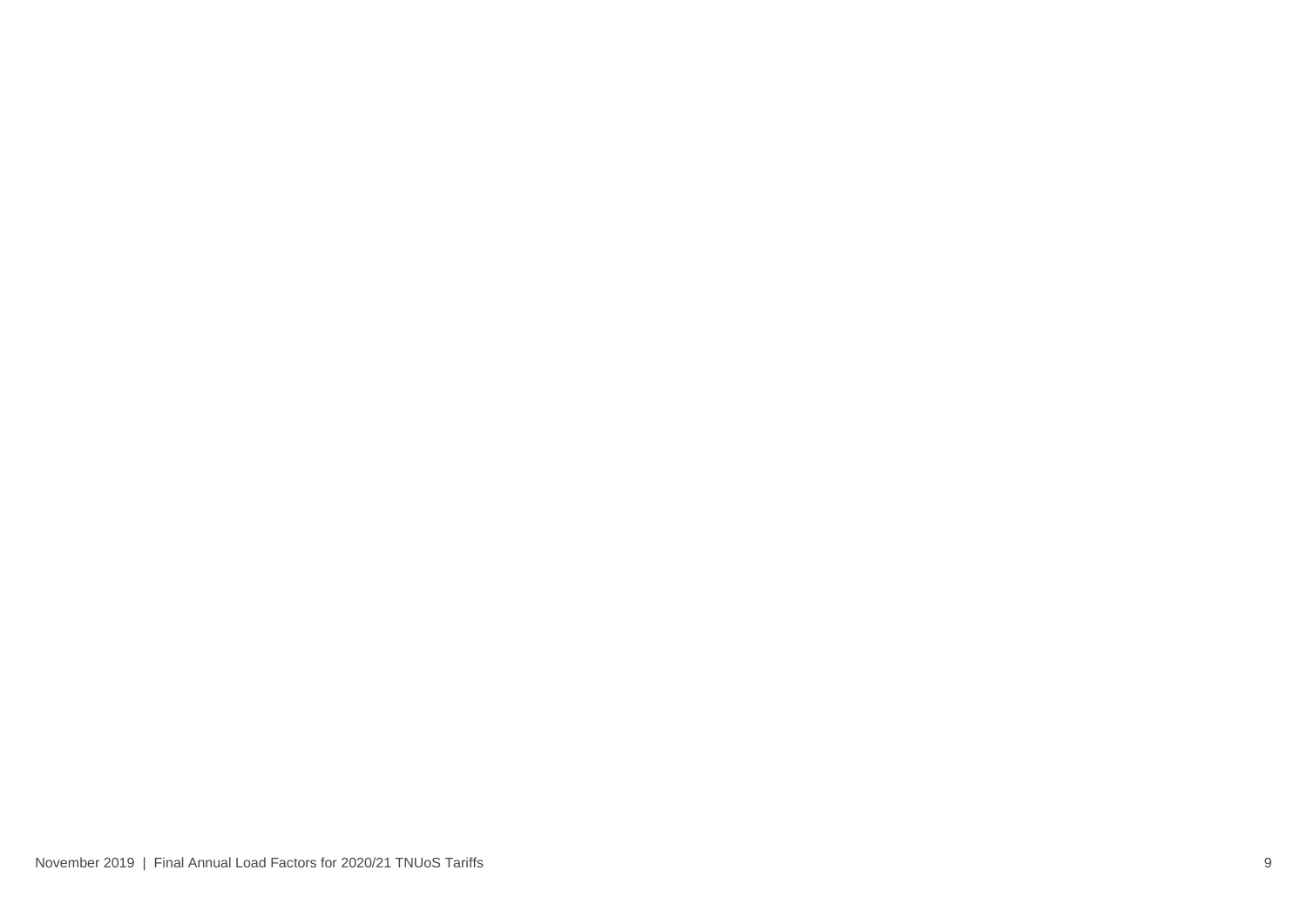## <span id="page-10-0"></span>**Generic Annual Load Factors**

Generic ALFs are used to fill in the gaps for a generator if it does not have a full three years' worth of generation history.

**Table 2: Final Generic ALFs for 2020/21**

| <b>Technology</b> | <b>Generic ALF</b> |
|-------------------|--------------------|
| Gas_Oil           | 0.3935%            |
| Pumped_Storage    | 10.2893%           |
| Tidal *           | 18.9000%           |
| <b>Biomass</b>    | 39.8387%           |
| Wave *            | 31.0000%           |
| Onshore_Wind      | 35.6660%           |
| <b>CCGT CHP</b>   | 50.9470%           |
| Hydro             | 41.7886%           |
| Offshore_Wind     | 48.3204%           |
| Coal              | 27.7372%           |
| Nuclear           | 77.5645%           |

\*Note: ALF figures for Wave and Tidal technology are generic figures provided by BEIS due to no metered data being available.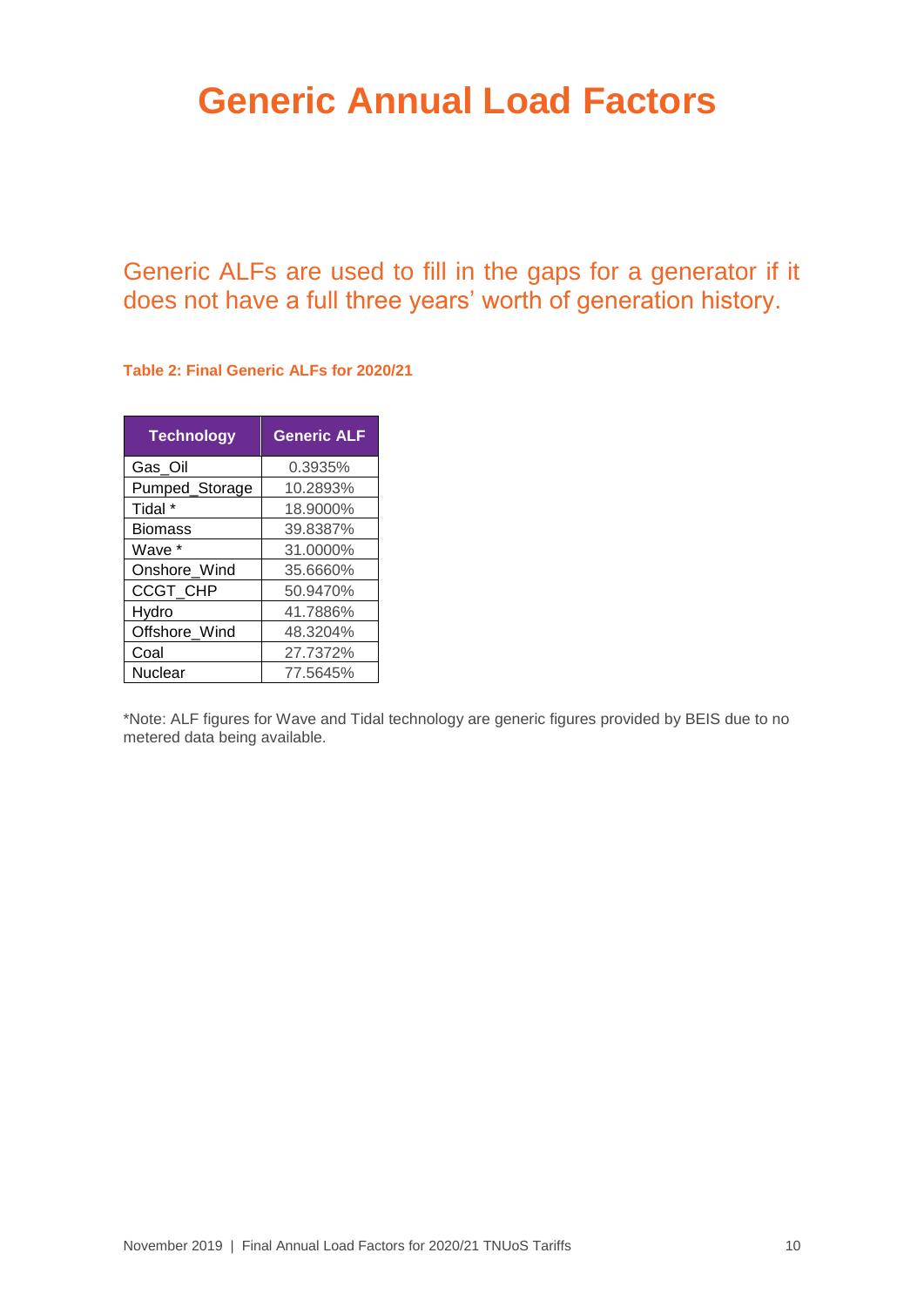<span id="page-11-0"></span>2 **Changes compared to the draft ALFs**

 $\mathbb{H}$  all

W

 $\blacksquare$ 

 $\mathbf{u}$ 

**AI**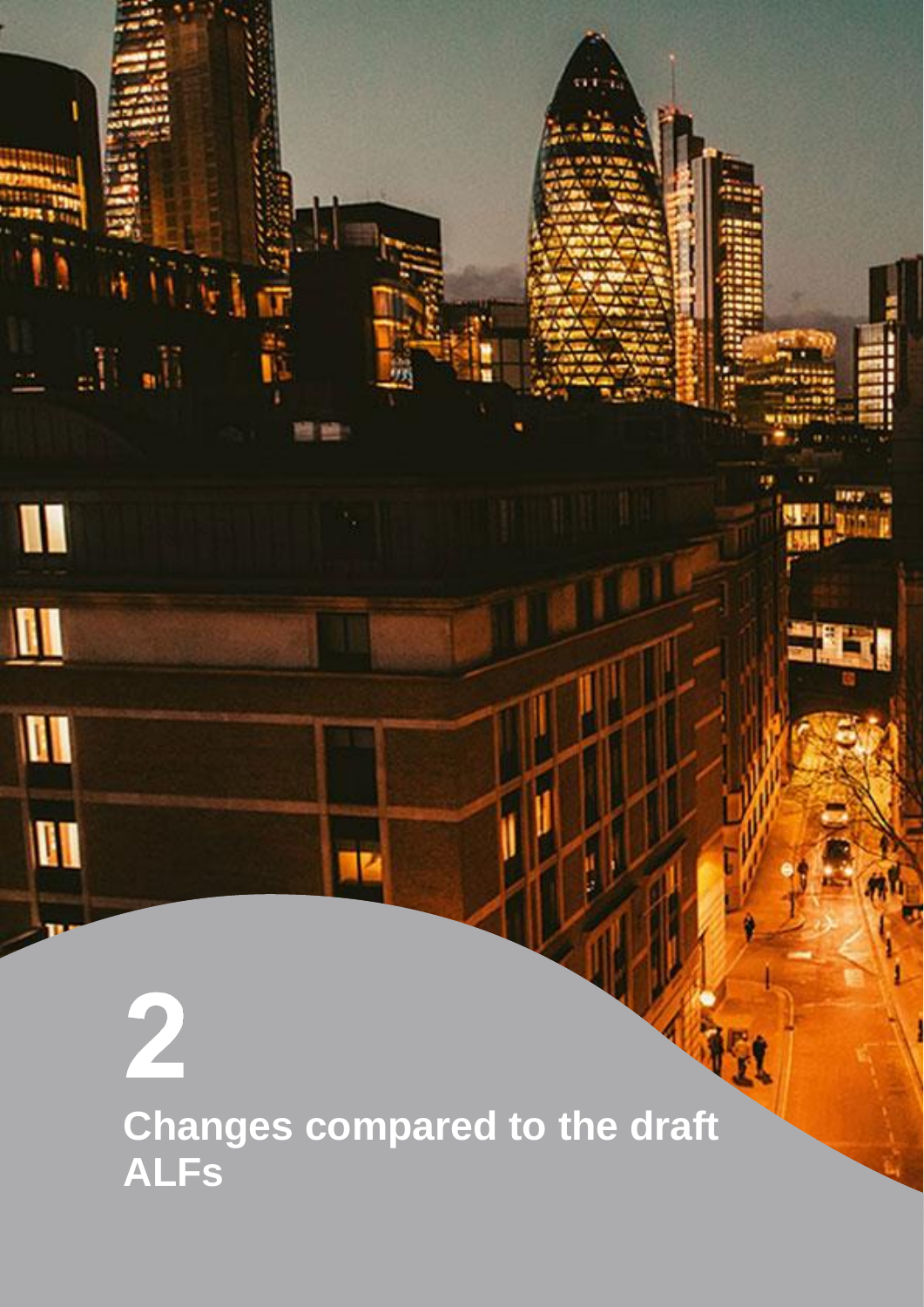### **Summary of changes**

This section summarises the changes that have been made to the draft ALFs.

### Changes to specific ALFs

The table below shows the stations which have seen a change to either their 2018 ALF, or both their 2018 ALF and their specific ALF.

If a station has four or five years of historic ALF data, then it might be the case that a change to their 2018 ALF data doesn't affect their specific ALF, because 2018 data might not be included in the calculation of the specific ALF. For more information on the ALF calculation, see page [14.](#page-14-0)

During the calculation of draft ALFs, data relating to a number of cascade hydro stations was inadvertently included which led to the calculation of specific ALFs for 3 additional stations: Deanie, Invergarry and Luichart. These stations are actually part of cascades and therefore already have specific ALFs. The calculation of ALFs for Clunie and Glenmoriston were also affected by the same issue. The erroneous data, and therefore the additional sites, have been removed for the final ALFs calculation resulting in the changes as detailed below:

### **Table 3: Details of changes to specific ALFs**

| <b>Station</b> | <b>Fuel type</b> | <b>Draft 2018</b><br><b>ALF</b> | <b>Final 2018</b><br><b>ALF</b> | <b>Draft</b><br><b>Specific ALF</b> | <b>Final</b><br><b>Specific ALF</b> |
|----------------|------------------|---------------------------------|---------------------------------|-------------------------------------|-------------------------------------|
| Clunie         | <b>Hvdro</b>     | 45.8819%                        | 36.8500%                        | 40.6535%                            | 37.6429%                            |
| Glenmoriston   | Hvdro            | 0.0764%                         | 37.8283%                        | 42.6052%                            | 43.6576%                            |
| Deanie         | Hvdro            | $0.0000\%$                      | N/A                             | 27.7889%                            | N/A                                 |
| Invergarry     | <b>Hvdro</b>     | $0.0000\%$                      | N/A                             | 27.7889%                            | N/A                                 |
| Luichart       | Hvdro            | $0.0000\%$                      | N/A                             | 27.7889%                            | N/A                                 |

## Changes to Generic ALFs

The Generic ALF for Hydro has increased due to the removal of the erroneous demand data, as described above. This has not resulted in a change to the specific ALFs for any station. All other Generic ALFs are as per the Draft publication.

### **Table 4: Details of changes to Generic ALFs**

| <b>Technology</b> | <b>Draft Generic ALF</b> | <b>Final Generic ALF</b> | <b>Difference</b><br>(Final – Draft) |
|-------------------|--------------------------|--------------------------|--------------------------------------|
| Hydro             | 41.6834%                 | 41.7886%                 | 0.1052%                              |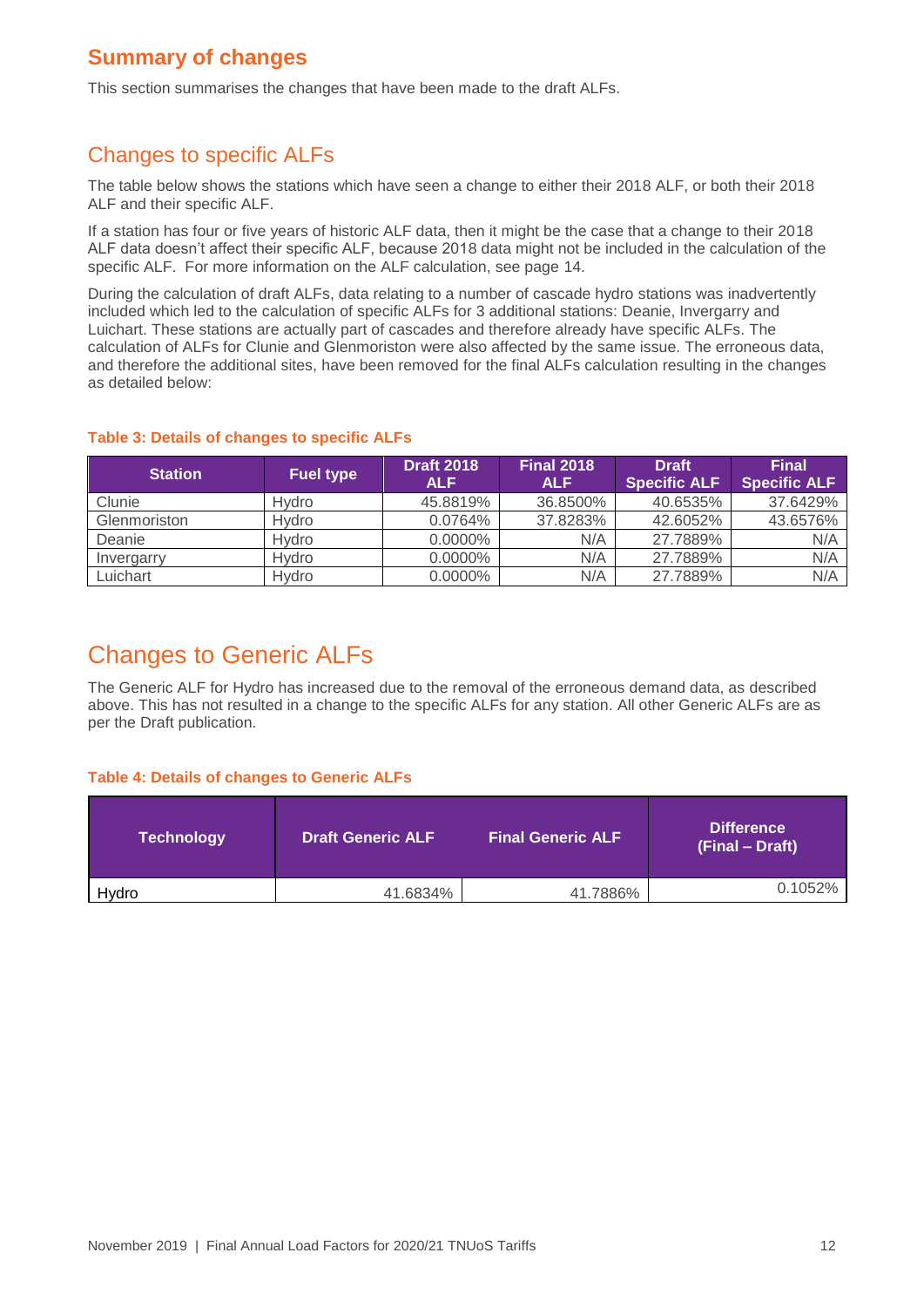# <span id="page-13-0"></span>**3 How are ALFs calculated?**

**DEMAND**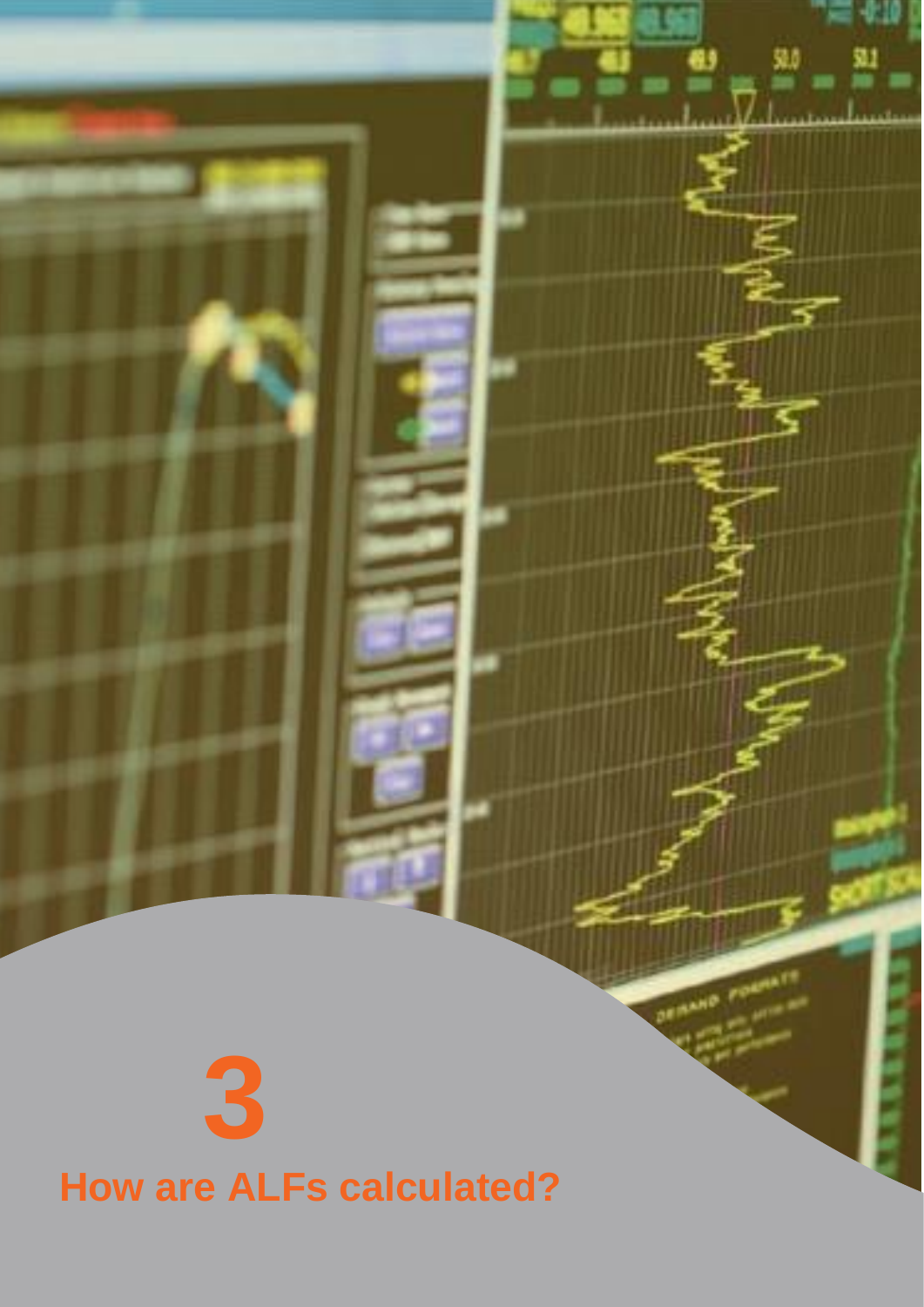## <span id="page-14-0"></span>**The ALFs calculation**

For each charging year 2014/15 to 2018/19 a Yearly Load Factor has been calculated using the higher of Metered Output (MO), Final Physical Notification (FPN) or zero in each half hour settlement period, divided by the sum of Transmission Entry Capacity (TEC), Short Term TEC (STTEC) and Limited Duration TEC (LDTEC) applicable in the same half hour.

All calculations are in local time, i.e. clock change days have 46 or 50 half hour settlement periods rather than the usual 48. TEC, STTEC and LDTEC are daily products so changes occur at midnight.

ALFs are calculated at station level, so where a station has multiple Balancing Mechanism Units (BMUs) representing generating units, station demand or trading site demand, the MO and FPN will be the aggregate of these.

For cascade hydro schemes, the ALF is calculated at scheme level, so the MO and FPN will be the aggregate of the BMU associated with the scheme. The scheme ALF is applied to each station in the scheme.

We are happy to provide support and advice on the derivation of ALFs to our customers.

Below is a guide on how we calculate ALFs based on the number of years of generation data available for that station.

### Five years of data

If your station has full ALF data over the past five years, then the highest and lowest years are discounted. Your ALF is then calculated by averaging the output from the remaining three years.



### Four years of data

If your station has full ALF data over the past four years, then the lowest year is discounted. Your ALF is then calculated by averaging the output from the remaining three years. If you have four full years and one partial year, the partial year is ignored.

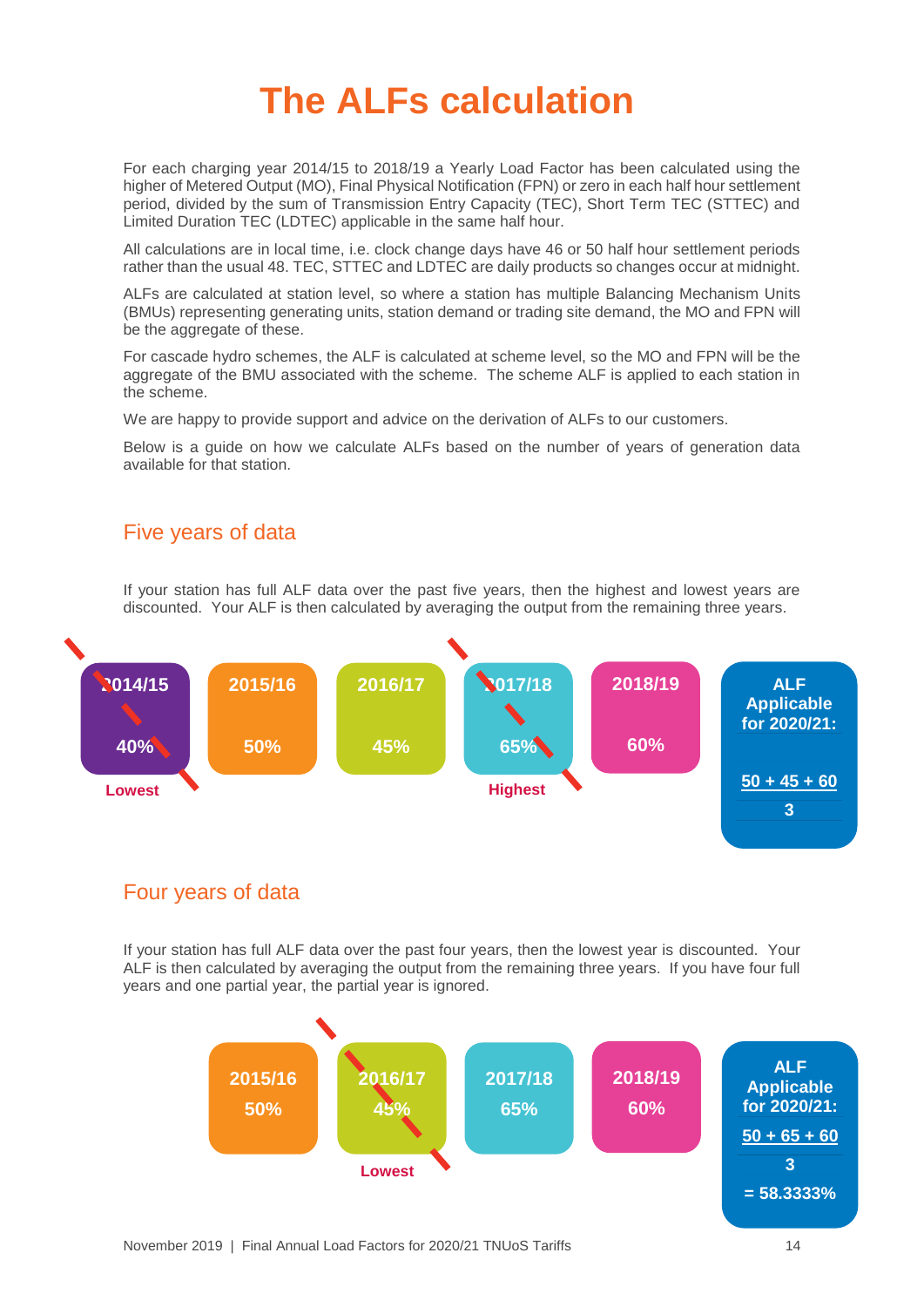### Three years of data

If your station has full ALF data over the past three years, then your ALF is the average of these three years. If you have three full years and one partial year, the partial year is ignored.



### Fewer than three years of data

If your station has fewer than three full years of ALF data available, then any full years are used. Any gaps in the generation data from partial years are filled in using the generic ALF for the station's generation type.

In the example below it is assumed that there is half a year of generation data available from 2017/18.



Any years with no data at all are filled in full by the generic ALF until there are at least three years of data available.

A partial year would most likely occur when TEC is held for only part of the year. The station's output data is used from the day in the year that the station first begins to output onto the system.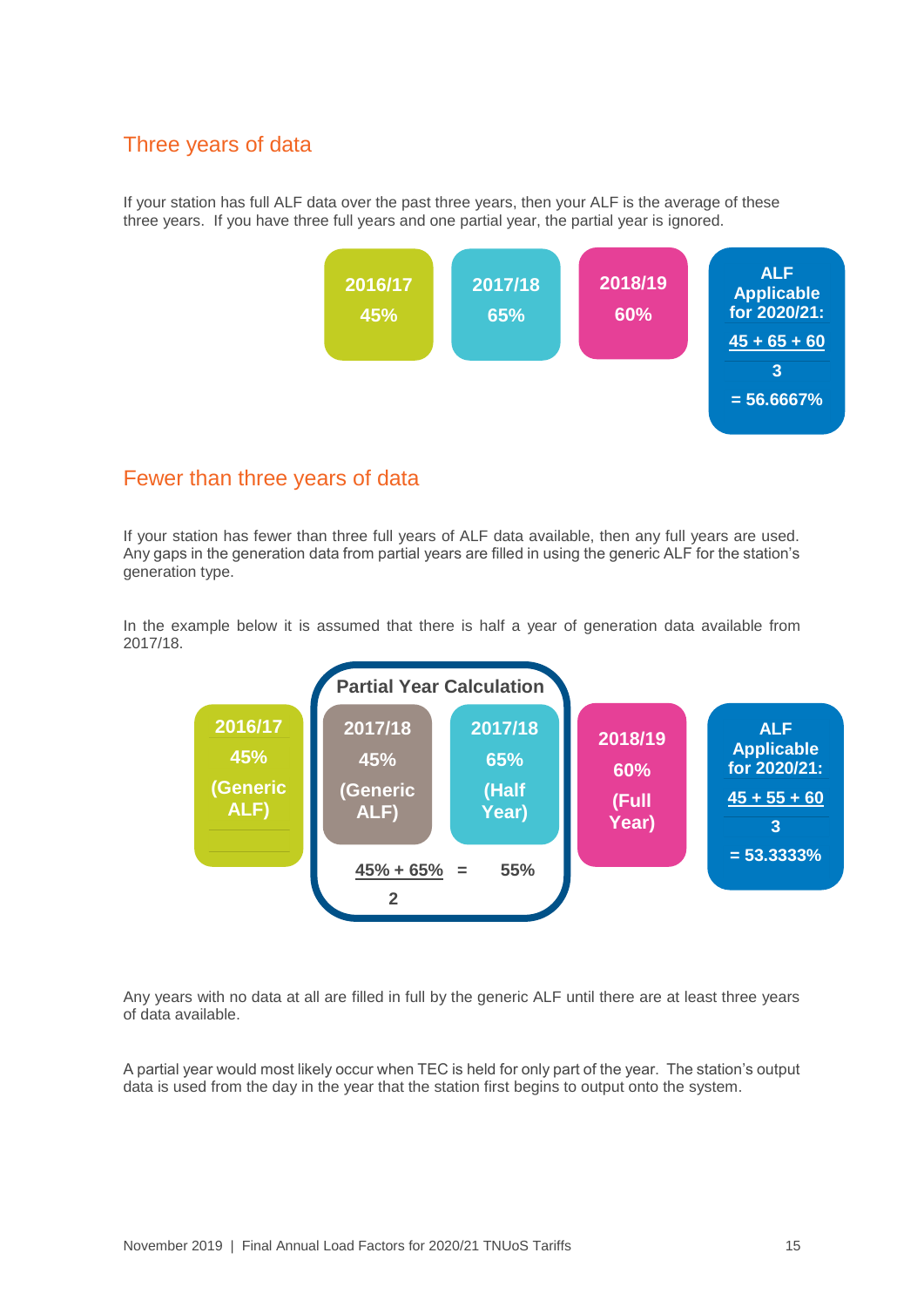### Calculation of partial year ALFs

Each partial year ALF is calculated using a combination of actual station data and the generic ALF for the relevant year. This means that the partial year ALF will remain the same for each year that it is used, rather than being updated each year using the most recently calculated ALF.

For new generators, the station specific load factor is calculated from the earliest date on which TEC is held. The generic ALF is used for the period prior to TEC being held to form a 'partial' year of ALF data for that power station.

Commissioning years have been taken from the Digest of United Kingdom Energy Statistics Table 5.11<sup>2</sup> but commissioning dates within the five charging years under consideration have been checked against Metered Output and Final Physical Notification data to determine the exact date.

### Generic ALFs

For a generator with no output data history, the generic ALF for that generation technology type will be used.

Generic ALFs are calculated from the ten most recently commissioned generators from each technology (where available).

Please note that there are currently no generic ALFs for Battery or Solar technology. For the purposes of these calculations Battery technology is counted as "Pumped Storage" and Solar technology is counted as "Onshore Wind".

### **TNUoS Revenue team**

**E** [TNUoS.Queries@nationalgrid.com](mailto:TNUoS.Queries@nationalgrid.com)

**T** 01926 654633

 $\overline{a}$ <sup>2</sup> [https://www.gov.uk/government/publications/electricity-chapter-5-digest-of-united-kingdom](https://www.gov.uk/government/publications/electricity-chapter-5-digest-of-united-kingdom-energy-statistics-dukes)[energy-statistics-dukes](https://www.gov.uk/government/publications/electricity-chapter-5-digest-of-united-kingdom-energy-statistics-dukes)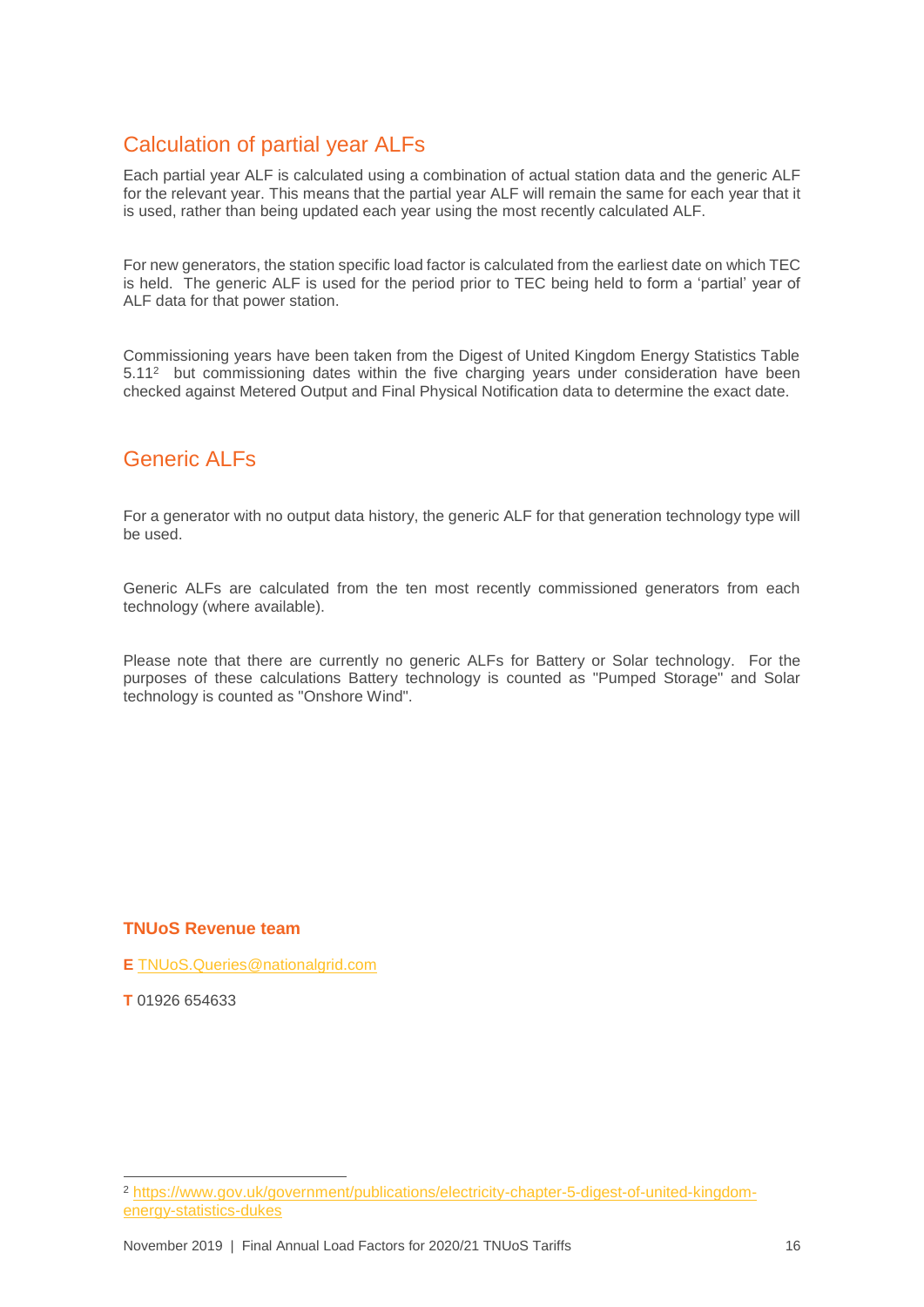<span id="page-17-0"></span>**Generation charging principles**

 $\mathbb{R}_1$ 

I

 $\blacksquare$ 

M

**AI** 

aÜ,

 $\Delta$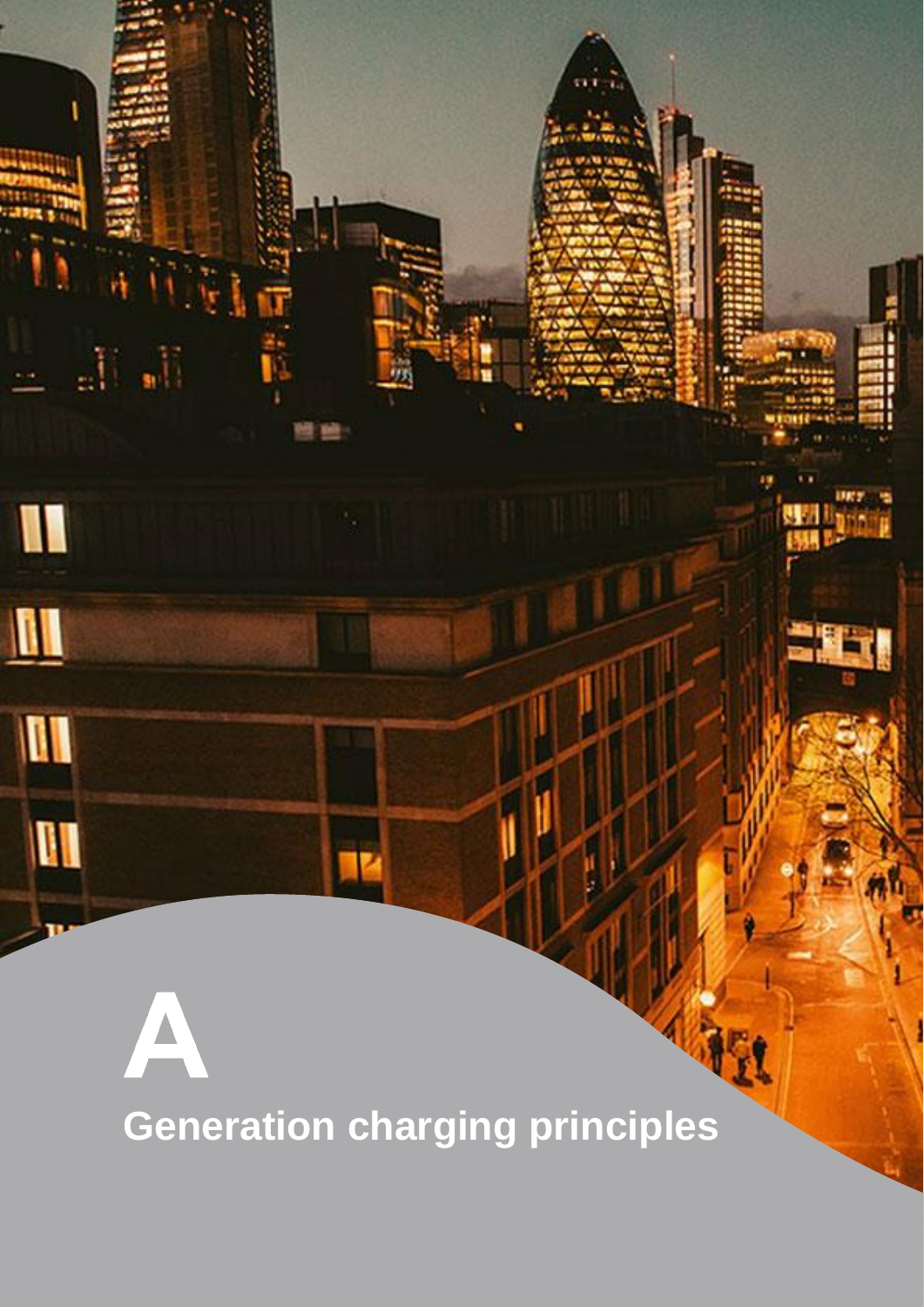# <span id="page-18-0"></span>**Generation charging principles**

## Generation charging principles

Transmission Network Use of System Charges (TNUoS) recover the money that GB Transmission Owners (TOs) spend on building, owning and maintaining transmission assets. Generators and suppliers are set charges which differ depending on where in the country they are located, and also by how they use the transmission network. TNUoS tariffs are calculated, set and billed by National Grid Electricity System Operator (NGESO), who recover revenue from generators and suppliers and pay it to the TOs.

Generators which pay generation TNUoS will be charged several components, depending on their characteristics. The wider tariff applies differently depending on several factors, and the local elements differ according to the specific arrangements by which the generator is connected to the transmission network.

Different charges may apply to onshore generators compared to offshore generators.

The wider and local components are shown below



All components of TNUoS tariffs are multiplied by the TEC of the generator to calculate the annual TNUoS liability.

There are four factors that affect what charges apply to each generator:

- **TEC**: the amount of capacity (in kW) that the generator can use to connect to the transmission system according to their connection agreement
- **Geographic location**: currently there are 27 generation zones in Great Britain; this determines the wider tariff that applies to the generator
- **Generator fuel type:** whether a generator is gas-fired or wind powered, for example, will determine how the wider tariff applies to them. It may also affect how the Annual Load Factor (ALF) is calculated for newly or recently commissioned generators
- **Connection voltage:** generators connecting at 400kV and 275kV in England and Wales, or at 400kV, 275kV and 132kV in Scotland are directly connected to the electricity transmission system, and so will be charged TNUoS. Generators connected at lower voltages are embedded, and will pay TNUoS if they have 100MW or more TEC.